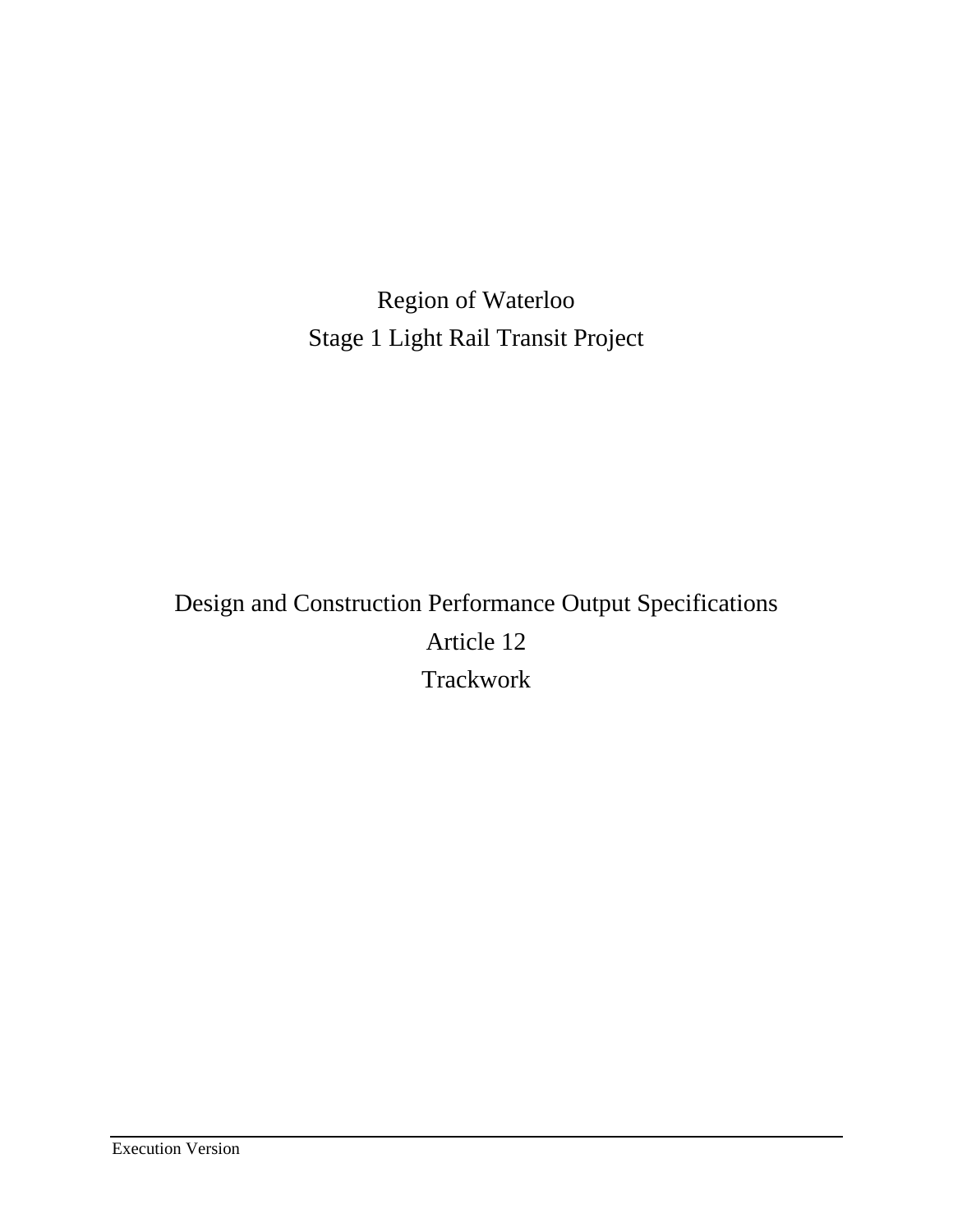## **Table of Contents**

| (a) |                                                                            |  |
|-----|----------------------------------------------------------------------------|--|
| (b) |                                                                            |  |
| (c) | Trackwork Standard/Directive Drawings and Construction Specifications 12-1 |  |
| (d) |                                                                            |  |
| (e) |                                                                            |  |
| (f) |                                                                            |  |
| (g) |                                                                            |  |
| (h) |                                                                            |  |
| (i) |                                                                            |  |
| (i) |                                                                            |  |
| (k) |                                                                            |  |
| (1) |                                                                            |  |
|     |                                                                            |  |
|     |                                                                            |  |
| (a) |                                                                            |  |
| (b) |                                                                            |  |
| (c) |                                                                            |  |
| (d) |                                                                            |  |
| (e) |                                                                            |  |
| (f) |                                                                            |  |
| (g) |                                                                            |  |
| (h) |                                                                            |  |
|     |                                                                            |  |
|     |                                                                            |  |
| (a) |                                                                            |  |
|     |                                                                            |  |
| (a) |                                                                            |  |
| (b) |                                                                            |  |
| (c) |                                                                            |  |
| (d) |                                                                            |  |
|     |                                                                            |  |
| (a) |                                                                            |  |
|     |                                                                            |  |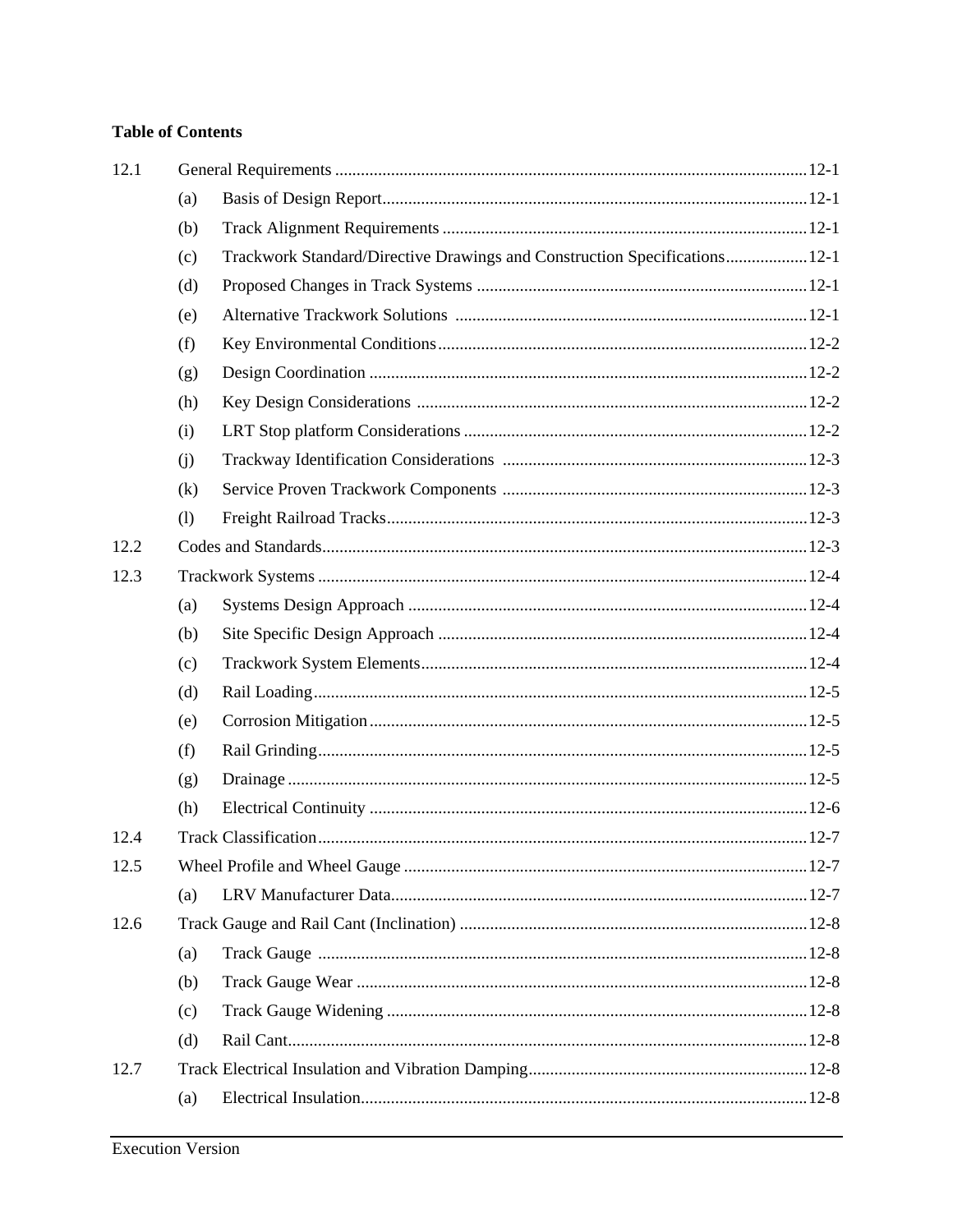|       | (b) |  |
|-------|-----|--|
| 12.8  |     |  |
|       | (a) |  |
|       | (b) |  |
| 12.9  |     |  |
|       | (a) |  |
|       | (b) |  |
|       | (c) |  |
|       | (d) |  |
|       | (e) |  |
| 12.10 |     |  |
|       | (a) |  |
|       | (b) |  |
|       | (c) |  |
|       | (d) |  |
|       | (e) |  |
|       | (f) |  |
|       | (g) |  |
|       | (h) |  |
| 12.11 |     |  |
|       | (a) |  |
|       | (b) |  |
|       | (c) |  |
| 12.12 |     |  |
| 12.13 |     |  |
|       | (a) |  |
|       | (b) |  |
|       | (c) |  |
| 12.14 |     |  |
|       | (a) |  |
|       | (b) |  |
|       | (c) |  |
|       | (d) |  |
|       | (e) |  |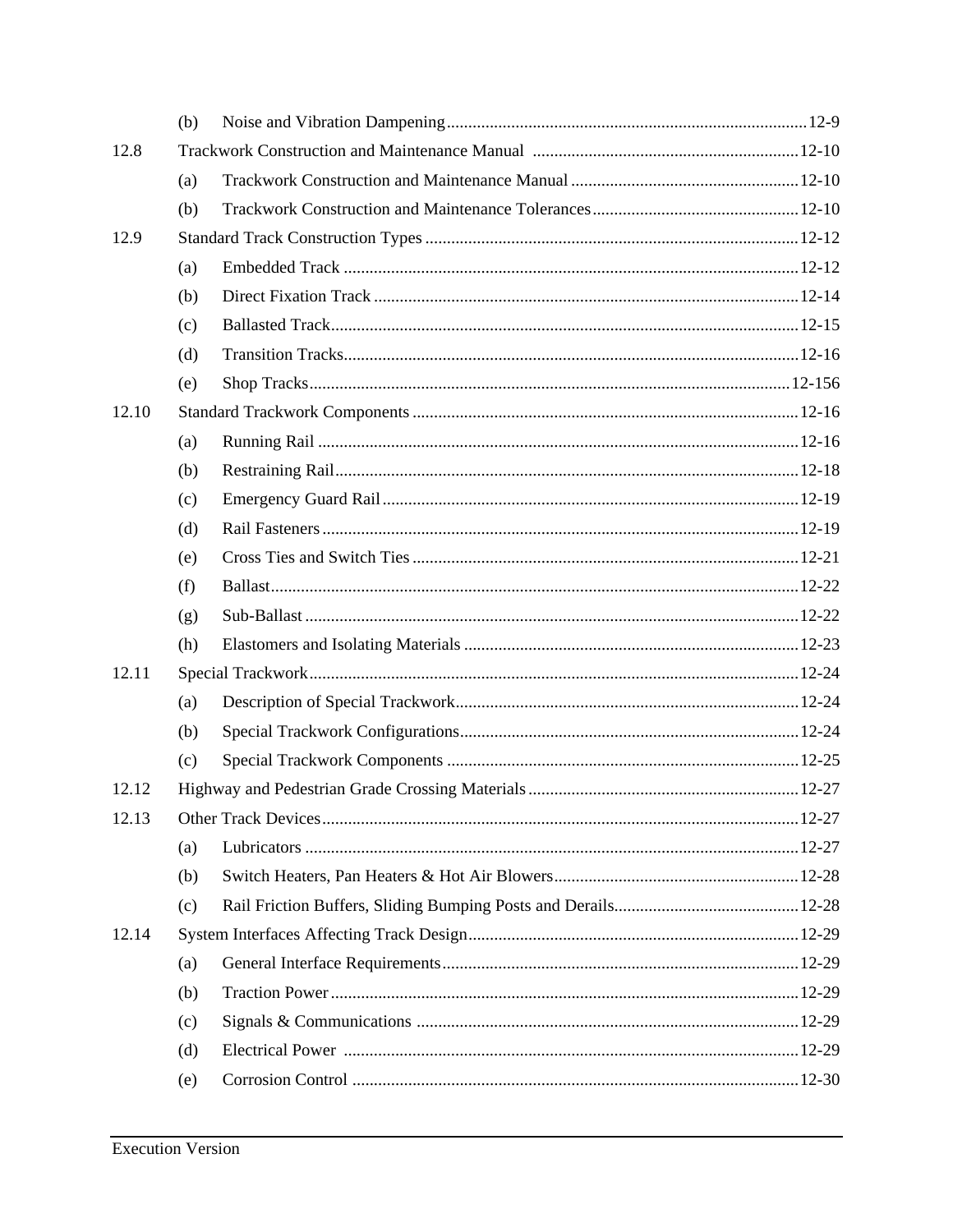### **ARTICLE 12 TRACKWORK**

### **12.1 General Requirements**

(a) Basis of Design Report

This Article sets forth standards and design guidelines to govern the detailed engineering, materials and construction standards for LRT trackwork, railroad trackwork, and its interface with other elements in the vicinity of the tracks. The purpose of this Article is to provide design guidelines for trackwork. Project Co's solution to trackwork shall expand on these guidelines. Project Co shall prepare a Basis of Design Report – Trackwork which explains Project Co's approach to trackwork in greater detail and in a site specific manner. Project Co should consider adjusting its design to meet site specific conditions in order to achieve a trackwork design which meets the design life, requirements in the most economical manner. The presentation of specific trackwork requirements within this Article must not be construed to limit or modify in any way Project Co's flexibility to meet the performance requirements or Project Co's responsibility to provide a holistic, comprehensive, and fully functional solutions to all trackwork components and trackwork related appurtenances. The Basis of Design Report – Trackwork shall address every aspect of the trackwork design requirements cited in this Article. The rationale for all deviations or variances from any requirement cited this Article must be fully described in the Basis of Design Report – Trackwork.

(b) Track Alignment Requirements

For additional information on track alignment and clearances see Schedule 15-2 Article 11.

(c) Trackwork Standard/Directive Drawings and Construction Specifications

All track material, special trackwork and practices described herein shall govern the design of track and include the required interfacing of trackwork with other elements of the system such as trackway, bridges, track slabs, transition slabs, electrification system, signal system, drainage, etc. Project Co shall prepare Standard/Directive Drawings and construction specifications for trackwork and related track materials addressing interface requirements as well as other trackwork requirements. Project Co shall include this information in the Basis of Design Report – Trackwork and provide all of the key trackwork design aspects.

(d) Proposed Changes in Track Systems

The track is a structure in which the weight of the running rail, tie spacing, type and size of track fastener, depth of foundation slab, and elastomer stiffness are all interrelated. The characteristics of the track system provided in their Submission must not be changed without submitting the change to the Region and considering the impact on: public safety, track stability, track stiffness, noise & vibration, electrical insulating characteristics, track maintainability and track life cycle cost.

(e) Alternative Trackwork Solutions

The trackwork solutions described within this Article are guidelines for Project Co's trackwork designer as to what approaches are acceptable to the Region. Due to the wide range of potential trackwork solutions, this Article provides a broad range of requirements many of which may not be applicable to Project Co's trackwork solutions. Alternative designs will be accepted provided Project Co's trackwork designer can demonstrate equal/appropriate performance along with other advantages such as improved maintainability, capital cost savings, installation efficiencies, etc. It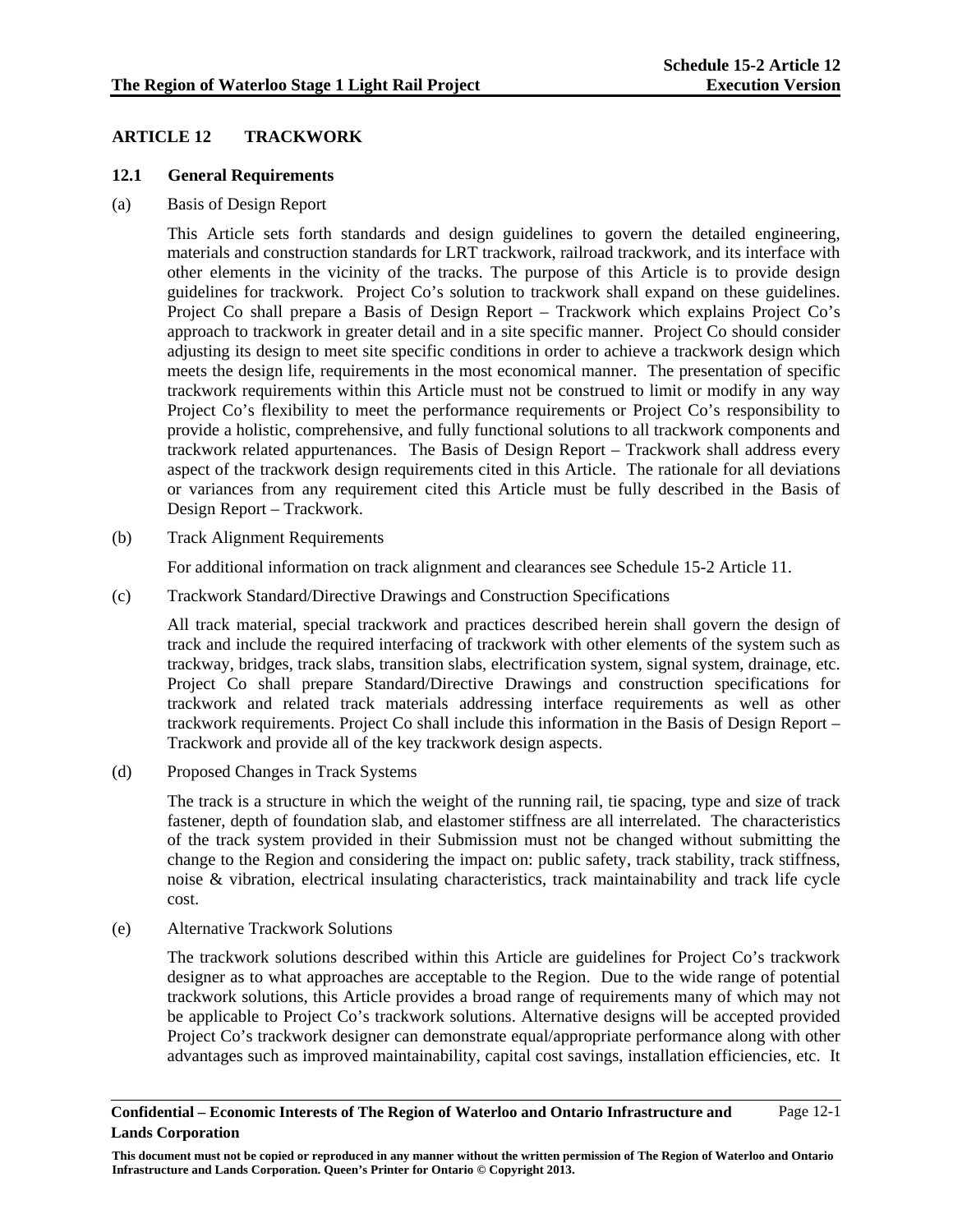is required that Project Co demonstrate in their Submission that the final design for all trackwork systems address all of the key technical and key environmental issues.

(f) Key Environmental Conditions

The key environmental conditions relate to winter conditions including resistance to the effects of heavy salt and deicing chemicals, cold temperatures, heavy snow falls, icing conditions, the high potential for frost heaving conditions and design solutions that are not susceptible to damage from snow plowing. One of the key technical issues is designing embedded tracks for the rubber tired traffic. In some locations, such as street intersections, the embedded track will experience significant loading from rubber tire traffic. In other locations, the rubber tire traffic will only occur during emergencies or from Project Co's maintenance activities. Project Co may vary their design for embedded trackwork for these conditions. The design for ballasted tracks may also vary depending upon whether the ballasted track will be restricted to LRT trains or will also have to accommodate railroad freight service. Project Co shall discuss in their Submission how the proposed trackwork solutions address the key environmental issues.

For added clarity, an embedded track solution is required throughout the alignment section between the intersection of Erb Street and Caroline Street and the intersection of Mill and Ottawa (including the freight railroad trackage from King Street to Erb Street but excluding the area of the connecting turnout) and throughout the alignment section from the intersection of Conestoga road and King Street to the Intersection of Northfield Drive and the Waterloo Spur. An embedded track solution or a roadway at-grade crossing solution can be used at all other roadway crossings.

(g) Design Coordination

Project Co's trackwork designers shall coordinate with facilities and systems designers to identify areas where additional lateral space is required for the placement of wayside equipment such as track switch machines and rail lubricators. This coordination includes consultation with the rail car supplier to ensure the trackwork design compatibility with the characteristics of the rail car to provide a safe and comfortable ride. The trackwork shall appropriately interface with civil structures provided to manage surface runoff within and/or adjacent to the track Right-of-Way. The trackwork design shall accommodate this interface without compromising track strength or stability. In some locations such as below grade utility crossings that must be at a shallow depth, Project Co shall coordinate with the utility and shall develop unique trackwork solutions to accommodate the special utility installation.

(h) Key Design Considerations

Project Co's Submission for trackwork must address in detail the approach to controlling stray current, controlling noise and vibration and achieving compatibility between LRT and railroad freight equipment. Specific design and performance information on rubber boot specifications, ballast mat or similar solutions for noise and vibration and special trackwork solution is required in the Submission.

(i) LRT Stop platform Considerations

Embedded track shall also be used in all LRT Stop platform areas to promote a stable track to platform relationship needed to address cleanliness, safety, facilitate bus bridging and promote AODA requirements by resisting the potential for frost heaving. It is anticipated that the LRT stops at Pine Street and Cedar Street would be used for bus bridging in conjunction with the adjacent crossovers. The design of the embedded tracks at these LRT stops needs to address the

**This document must not be copied or reproduced in any manner without the written permission of The Region of Waterloo and Ontario Infrastructure and Lands Corporation. Queen's Printer for Ontario © Copyright 2013.**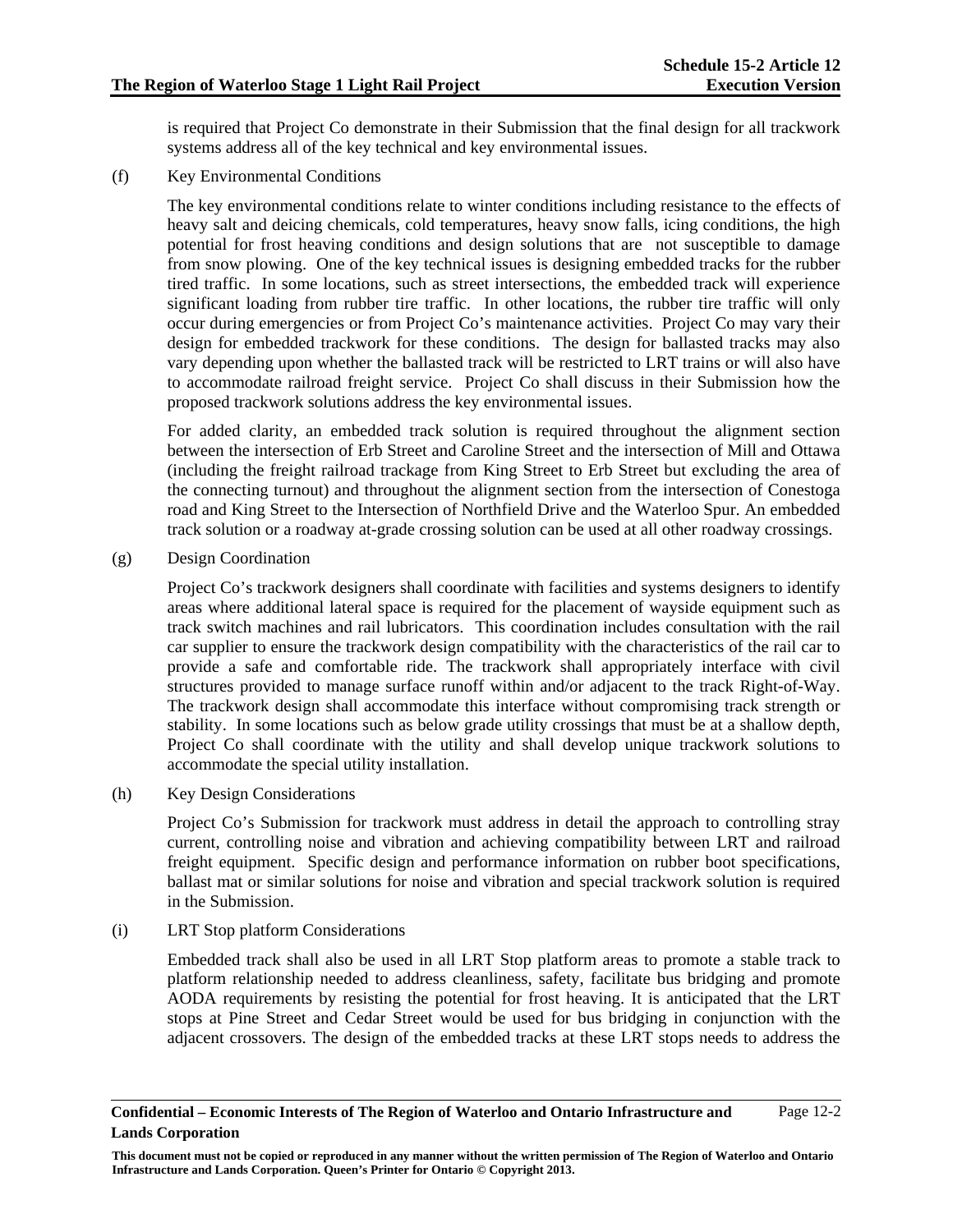bus operating and loading conditions over the entire length of the platform loading zones as all as access to and from the platform loading zone.

(j) Trackway Identification Considerations

All areas of embedded track within or adjacent to roadways shall be bounded by a flush curb, a mountable curb or other delineation feature proposed by Project Co that defines the limits of the LRT's Maximum Vehicle Dynamic Envelop (MVDE) both within street or pedestrian intersections and in non-intersection areas. This delineation shall deter roadway vehicles from entering the MVDE of the LRT while not impeding access for maintenance or emergency vehicles. A rumble strip is not a suitable solution delineation feature for this purpose. The curb or delineation feature shall be designed by Project Co to be readily distinguishable visually and by feel for the visually impaired as the zone reserved for LRT rail car movement. The inside or trackside face of the curb or delineation feature shall be established beyond the MVDE and adjusted for curvature and superelevation. In areas such as roadway or pedestrian crossings, the curb or delineation feature shall be extended into the intersection but flush with the roadway or pedestrian crossing. In other areas of the trackway especially in skewed track/road crossings additional delineation is required to guide traffic or as a warning element for driveways or other crossing configurations. A rumble strip is a suitable solution for this situation. Where the track is adjacent to a roadway, a standard curb configuration may be used in lieu of the mountable curb configuration. However, the design configuration provided by Porject Co must consider that driveway crossings will need to be accommodated.

(k) Service Proven Trackwork Components

For any trackwork component or assembly to be accepted for inclusion in new construction, it shall be based on existing, service proven technology and have a record of performance satisfactory to the Region. If Project Co proposes any trackwork component that is not service proven, Project Co shall perform prototype testing, as noted in Schedule 15-2 Article 13 Section 13.2(d) Subsystem Supplier Test Requirements, to the satisfaction of the Region.

(l) Freight Railroad Tracks

Freight railroad tracks are tracks that are designed and constructed by Project Co but returned to the CN railroad to maintain. Project Co shall design and construct the site work for the freight railroad tracks to CN standards, Go Standards, and Via Standards at the King Street Grade Separation. Project Co shall design and construct the site work for the freight railroad tracks to CN standards for the relocation of the Huron Spur track. The trackwork materials and trackwork installation at the King Street Grade Separation and along the Huron Spur will be provided or performed by the CN. For additional information on roles and responsibilities in these two areas, refer to Appendix X. The Waterloo Spur track from the ends of the turnouts that connect the freight track to the LRT track and through the grade crossings of King Street and Northfield Drive shall be built of all new track materials as per this Article. Project Co shall maintain the turnout that connects the freight tracks to the LRT tracks.

### **12.2 Codes and Standards**

In addition to the requirements specifically stated within this Article, construction plans and specifications shall generally comply with the current editions of the appropriate industry standards as referenced, which include:

A. American Railway Engineering and Maintenance-of-Way Association (AREMA) Manual for Railway Engineering

**Confidential – Economic Interests of The Region of Waterloo and Ontario Infrastructure and Lands Corporation**  Page 12-3

**This document must not be copied or reproduced in any manner without the written permission of The Region of Waterloo and Ontario Infrastructure and Lands Corporation. Queen's Printer for Ontario © Copyright 2013.**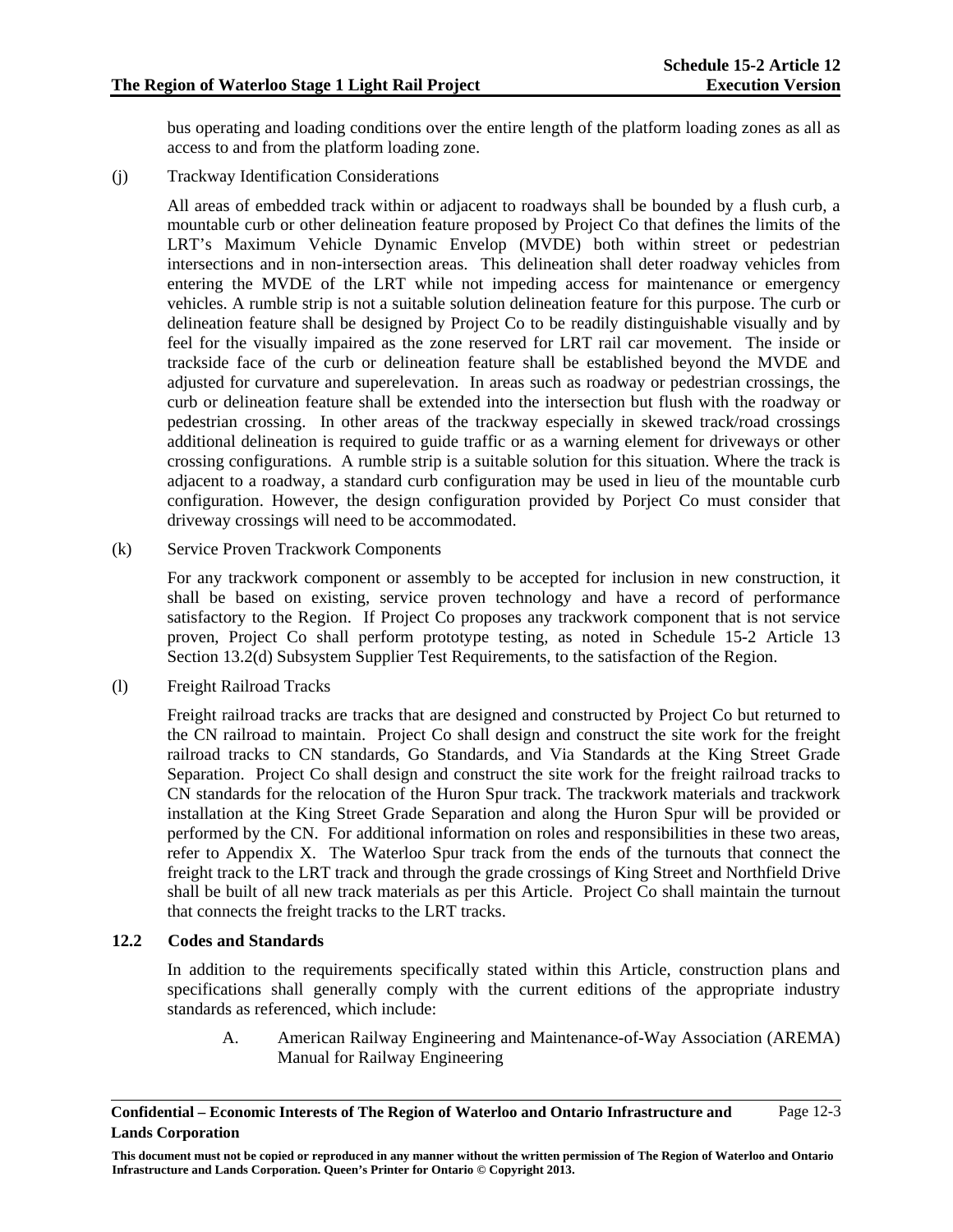- B. AREMA Portfolio of Trackwork Plans
- C. TCRP Report 155 Track Design Handbook for Light Rail Transit, 2nd Edition
- D. VDV OR 14 2008 Association of German Transport Companies, Permanent Way Guidelines, Turnouts and Crossings
- E. EN14811 Special Purpose Rail
- F. EN 13674-4 Part 3: Check Rail
- G. CN Engineering Specifications for Industrial Tracks

### **12.3 Trackwork Systems**

(a) Systems Design Approach

Trackwork systems are composed of a number of elements, each of which has a definite interaction with the other elements of the System. Because of this interaction, the design for trackwork shall be undertaken as a systems approach with a cause and effect analysis being undertaken on each of the elements. In performing this trackwork design, consideration of associated factors such as safety, stray current, ride comfort, noise, and vibration shall not be overlooked. In addition, the relationship of trackwork design to the design of other elements of the System, such as train control, drainage and type of rail car shall be recognized and accommodated early in the design process.

(b) Site Specific Design Approach

Project Co may propose different trackwork solutions based upon site specific conditions. Project Co may use one standard design approach for embedded track or more than one approach if desired. For example, an embedded track which is subject to rubber tire traffic at roadway intersections or for local access when the track is in a side running configuration may be more robust than an embedded track located in the median of a street and subject only to emergency traffic and maintenance vehicles owned by Project or by others. A ballasted track that must accommodate railroad freight loading and LRT loading may be different from a track designed solely for freight railroad service or solely for LRT service. In addition, the continuation of railroad service along the Waterloo Spur will require special attention since special trackwork designed to be compatible for the wheel configuration of the LRT rail car may not be compatible with the wheel configuration used in railroad freight service. Project Co shall address this issue by either providing a design which accommodates both railroad and LRT wheel configuration or providing a design which dedicates an exclusive route through the special trackwork to either LRT or railroad movements. Unless the Region approves a different approach to special trackwork Project Co shall provide moveable point frogs and all related equipment for all special trackwork subject to both freight railroad and LRT trains, Site specific designs by Project Co will be necessary to address utility interface issues or for the purpose of installing tracks on existing structures or structures modified by Project Co. Project Co shall coordinate all the site specific design approaches with the owner of the utility or structure.

(c) Trackwork System Elements

Some of the essential elements of a trackwork system are:

- A. Roadbed, Drainage, and Track Foundation Slab
- B. Loads and environment factors
- C. Direct Fixation Structure or Embedded Track Structure

#### **Confidential – Economic Interests of The Region of Waterloo and Ontario Infrastructure and Lands Corporation**  Page 12-4

**This document must not be copied or reproduced in any manner without the written permission of The Region of Waterloo and Ontario Infrastructure and Lands Corporation. Queen's Printer for Ontario © Copyright 2013.**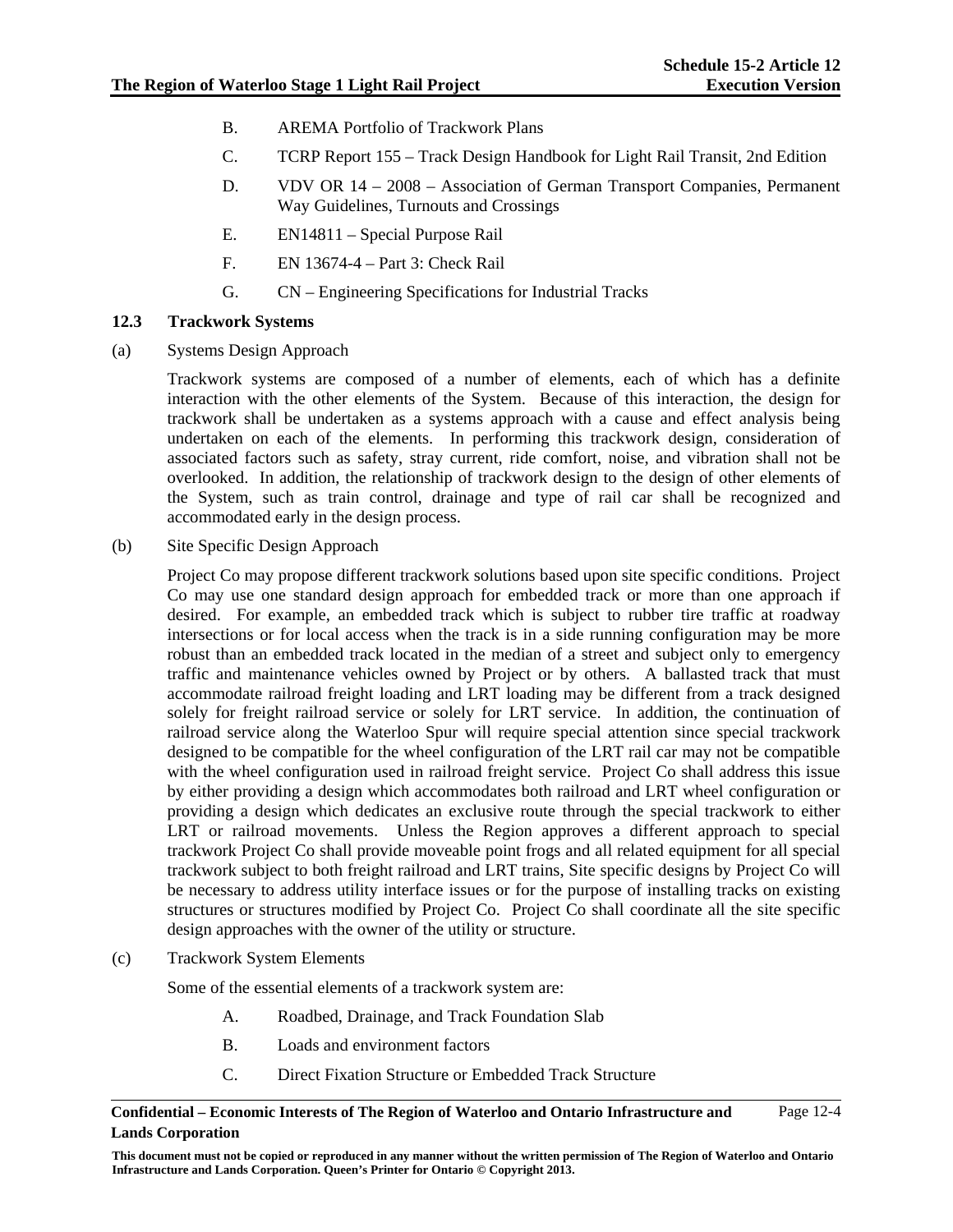- D. Ballasted Track Structure
- E. Rail
- F. Rail Fastening Systems (including elastomers)
- G. Special Trackwork
- H. Other Track Devices (rail heaters, lubricators, switch machines, bumping posts, etc.)

Development of the trackwork requirements for the above consideration of maintainability, reliability, parts standardization, capital costs, and maintenance costs is required. Maintainability and reliability are of particular importance since train frequencies make it difficult to maintain track during normal operating hours. Parts standardization is also important in it allows inventories to be minimized and promotes mass production by suppliers, thereby reducing unit costs and enabling purchase of "off the shelf" items.

(d) Rail Loading

Vertical and horizontal loading from the light rail vehicle shall be in accordance with Schedule 15-2 Article 5 and information provided by the LRT vehicle supplier. Vertical and horizontal loading from the freight railroads vehicles shall be in accordance with the requirements of the freight railroad. Project Co shall coordinate with the freight railroad on their requirements.

(e) Corrosion Mitigation

Track components shall be protected from corrosion caused by excessive leakage of stray return current by providing barriers to electrical currents and moisture. Additionally, track components shall be protected from corrosion caused by environmental conditions.

(f) Rail Grinding

Project Co shall consider space requirements for rail profile grinding and rail corrugation grinding. Designs for embedded, ballasted and direct fixation track shall provide adequate space to accommodate this maintenance activity. Project Co shall coordinate rail grinding requirements with the LRT Vehicle supplier to achieve the optimal wheel to running rail interface. Project Co shall grind the newly constructed track to these requirements and perform maintenance rail grinding as needed to maintain the rail head profile within the desired profile.

- (g) Drainage
	- (i) Ballasted Tracks
		- A. Ballasted LRT tracks shall generally be configured with open ditches alongside of both sides of the trackway. Where insufficient Right-of-Way is available for full ditches, underdrains may be utilized. The flow line of either ditches or underdrains shall be not less than 30 cm below the bottom of the subballast layer. Drainage for relocated freight railway tracks shall be configured with open ditches, unless other arrangements are accepted by the freight railroad. In all ballasted tracks, the sub-ballast surface shall be crowned/graded, as necessary, to divert water to the drainage system.
		- B. The drainage of ballasted tracks within the Operations, Maintenance and Storage Facility (OMSF) shall be integrated with the overall drainage system for the facility. Where ballasted yard track is constructed and conventional side ditches

**Confidential – Economic Interests of The Region of Waterloo and Ontario Infrastructure and Lands Corporation**  Page 12-5

**This document must not be copied or reproduced in any manner without the written permission of The Region of Waterloo and Ontario Infrastructure and Lands Corporation. Queen's Printer for Ontario © Copyright 2013.**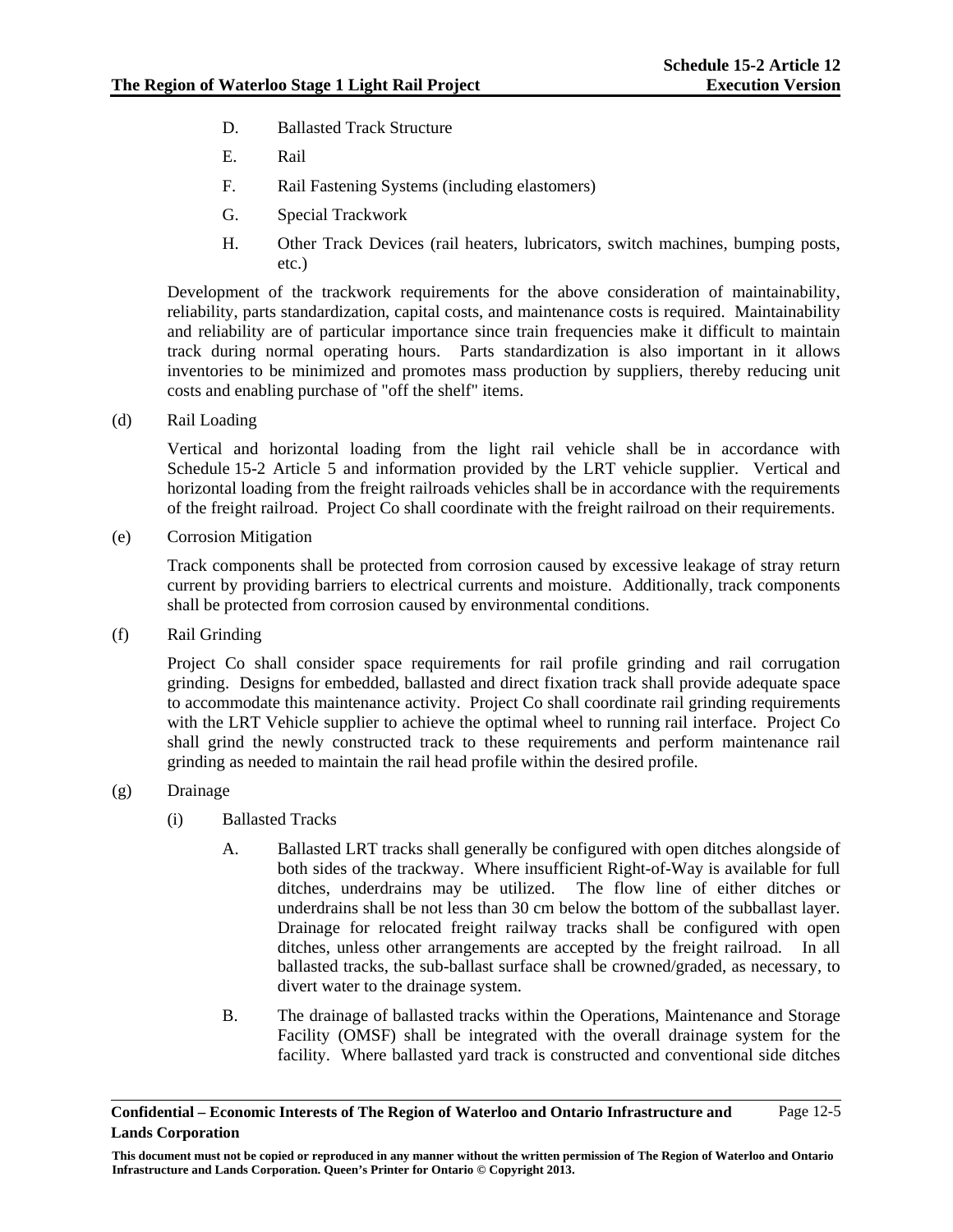impractical,; water shall infiltrate through clean ballast to the sub-ballast surface where it shall be intercepted by underdrains.

- (ii) Embedded Tracks
	- A. Where embedded track is provided; it is preferred the finished paving surface be shaped to direct water to a low point between the running rails. Track drains to intercept storm water flowing along the pavement surface and in the flangeways shall be provided at all low point and at regular intervals. These track drains shall connect through buried pipe to the appropriate municipal sewer. Where long sustained grades exist, additional track drains shall be provided along the grade at intervals similar to the roadway drains.
	- B. At locations where the track(s) are located within the median of semi-exclusive Roadway Right-of-Way and provided that non-emergency rubber tired traffic, bicycles, and pedestrians can be normally excluded from crossing the trackway, and other factors do not preclude it, the entire surface of the pavement within the gauge of the track may be lowered, omitting the flangeways so that all stormwater can flow to a low point between the running rails.
	- C. Where embedded special trackwork is constructed, a track drain connected through (150 mm minimum diameter) buried pipes to the appropriate municipal stormwater sewer shall be provided upgrade of the special trackwork to intercept water and minimize the amount of debris entering and possibly accumulating within the switch boxes. Drains shall also be provided upgrade of intersections and crosswalks that intersect embedded tracks.
	- D. At embedded special trackwork locations, all switch boxes shall be connected to a storm sewer drainage system through drain pipes of appropriate size but not less than 150 mm diameter.
	- E. For primary embedded track, margin or linear drains shall be provided at platforms, pathways, or trackway/roadway curbs where water could otherwise pond and/or splash onto waiting patrons.
- (iii) Direct Fixation Tracks
	- A. Direct fixation track slabs and the top surfaces of plinths supporting direct fixation rail fasteners shall be designed to drain. Stormwater and debris shall not be allowed to accumulate adjacent to direct fixation rail fasteners to compromise the electrical isolation of the track system.
- (h) Electrical Continuity

Electrical continuity of the track is essential to ensure negative return of traction power to the substation and to facilitate track signals (where provided). All primary and secondary tracks shall employ continuously welded rail. The Project Co's track designer shall be responsible for identifying appropriate locations for bonding in consultation with the designers of the traction power and train control systems. This includes standard cross-bonding as well as special bonding requirements at special trackwork and at rail expansion joints.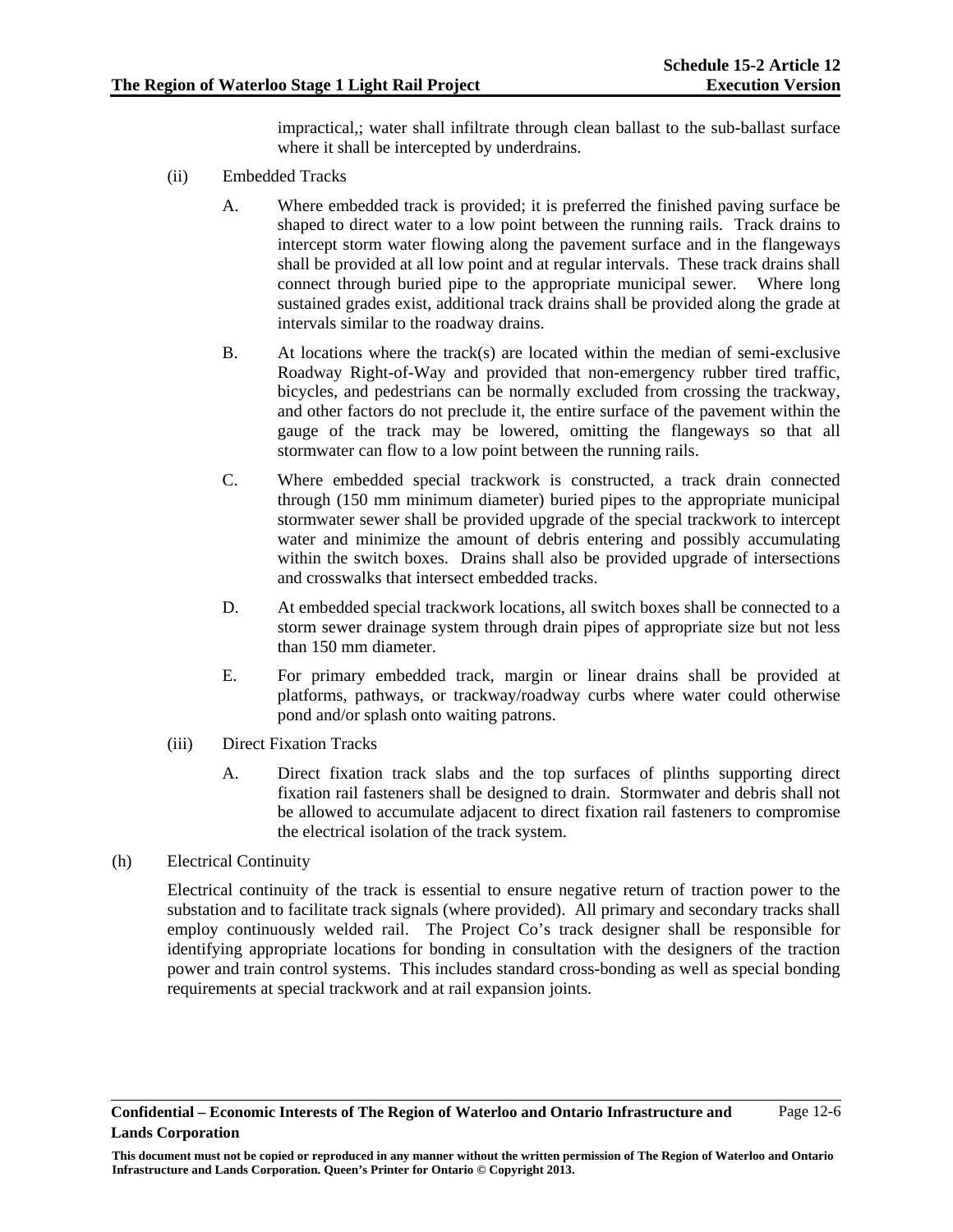#### **12.4 Trackwork Classification**

The tracks shall be classified as follows:

- A. Primary Track: Primary track is used for the operation of vehicles carrying revenue passengers and referred to as mainline track. Non-revenue tracks which are critical to the system operation may also be classified as Primary track for maintenance purposes.
- B. Secondary Track: Secondary track is used for switching, storing or maintaining LRT vehicles not carrying revenue passengers and referred to as yard track. They are located in Maintenance & Storage Facilities. Some critical secondary tracks may be treated as primary track for maintenance purposes.
- C. Shop Track: Tracks located in maintenance shops and include tracks embedded in the floor, and tracks constructed over maintenance pits. The latter can include several configurations with the rails supported on sidewalls or elevated on pedestals, so as to permit shop crews to perform various types of maintenance on the LRVs. Shop tracks are usually grounded for the safety of shop crews.

#### **12.5 Wheel Profile and Wheel Gauge**

(a) LRV Manufacturer Data

The LRT vehicles will incorporate a wheel profile supplied by the vehicle manufacturer. The maximum wheel set gauge, measured at a distance of 15.875 mm below the tread datum, shall be 1425 mm. The wheel back-to-back distance is 1378.6 mm. The wheel guard check gauge is 1405.1 mm. The flange depth is 20.14 mm and the flange width (measured from wheel back) is 23.2 mm. Key dimensions are shown in the table below. Since these values are subject to change, Project Co's trackwork designer shall validate all wheel dimensions with the LRT vehicle supplier.

#### **Table of Key dimensions**

| Parameter                                 |         | Nominal (mm) |
|-------------------------------------------|---------|--------------|
| Wheel back-to back distance               | $A_{R}$ | 1378.6       |
| Vertical measurement height (gauge point) |         | 15.875       |
| Flange depth                              |         | 20.14        |
| Flange width (measured from wheel back)   |         | 23.2         |
| Wheel set gauge                           | $S_{m}$ | 1425         |
| Wheel guard check gauge                   |         | 1405.1       |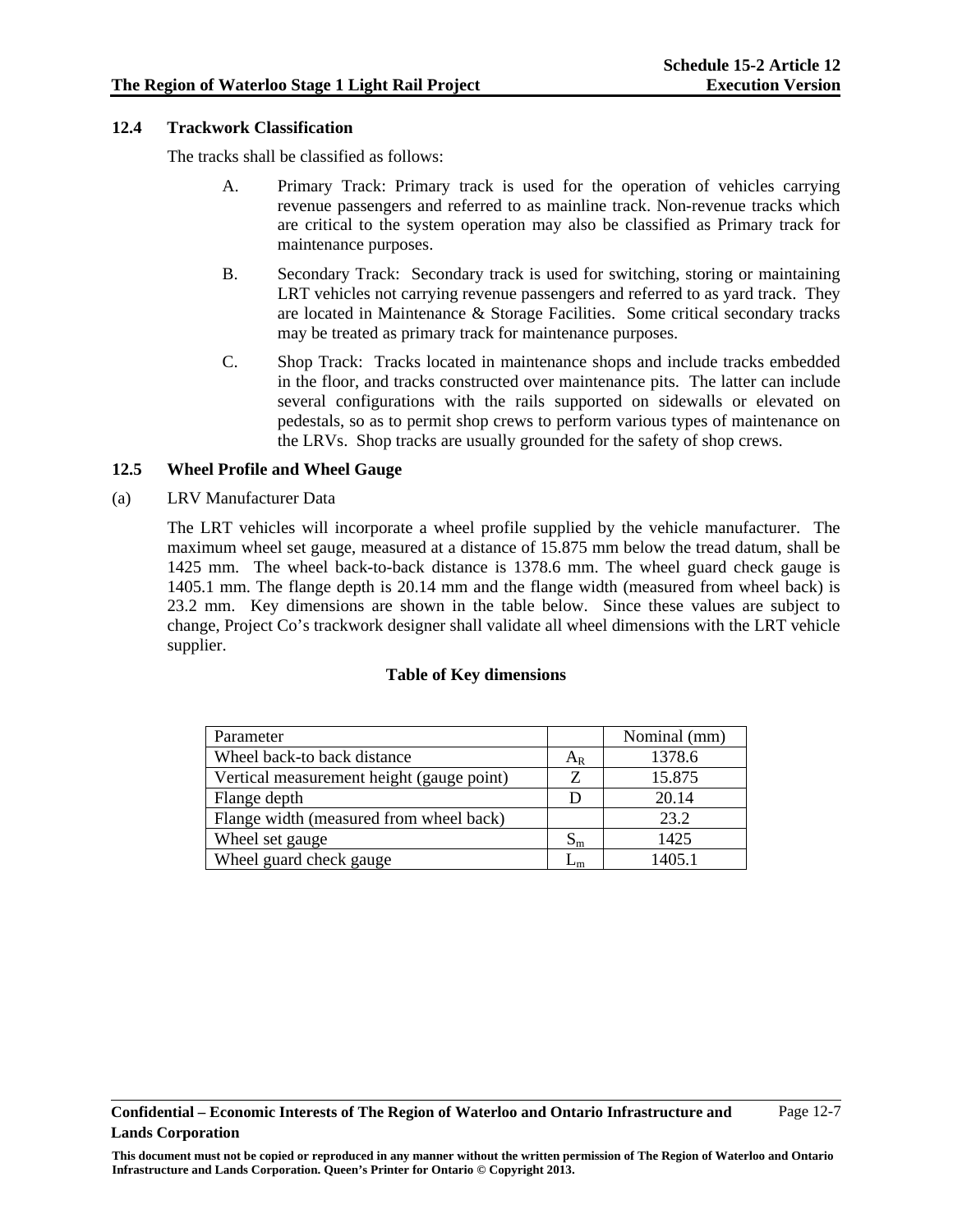

### **12.6 Track Gauge and Rail Cant (Inclination)**

#### (a) Track Gauge

Track gauge is nominally 1435.1 mm, measured between the inner (gauge) sides of the heads of the rails at a distance of 15 mm below the top of rails.

#### (b) Track Gauge Wear

Once the system is operating primary and secondary track gauge wear shall be maintained below 12.5 mm with a maximum of 10 mm wear on a single rail.

#### (c) Track Gauge Widening

Gauge widening beyond that already included within this Article shall occur only if justified by detailed Nytram Plot analysis conducted in accordance with TCRP Report 155, Chapter 4. When used, it is preferred that gauge widening shall be achieved by moving the low rail outward, as required. In simple curves with no spirals, gauge widening shall be accomplished on the tangent approaching to the point of curve and removed following the point of tangent. In spiraled curves, gauge widening shall be applied and removed within the length of the spirals. If the spiral is too short for full gauge widening to be accomplished, gauge widening shall be placed in the approach tangents. If adjacent curves which both require widening are too close together to allow run out of the gauge widening, the widened gauge shall be maintained between the curves.

### (d) Rail Cant

The LRT vehicle supplier has performed a track-train dynamic analysis and has determined that the running rail installed without a cant will provide the optimal track-train dynamics. Therefore the running rails shall be installed with zero cant toward the centerline of track including all rails in special trackwork. Project Co shall incorporate this design requirement into all aspects related to trackwork.

### **12.7 Track Electrical Insulation and Vibration Damping**

- (a) Electrical Insulation
	- (i) With the exception of Shop track, as discussed below, all track components which have direct contact with the vehicle shall be electrically insulated from the ground. For the purposes of electrical insulation systems, concrete slabs or concrete ties shall be regarded as ground. Electrical insulation shall be provided between the rails, etc. and the concrete slab or concrete ties. Project Co shall determine the minimum electrical insulation properties of the electrical insulation system that will achieve the desired electrical

#### **Confidential – Economic Interests of The Region of Waterloo and Ontario Infrastructure and Lands Corporation**  Page 12-8

**This document must not be copied or reproduced in any manner without the written permission of The Region of Waterloo and Ontario Infrastructure and Lands Corporation. Queen's Printer for Ontario © Copyright 2013.**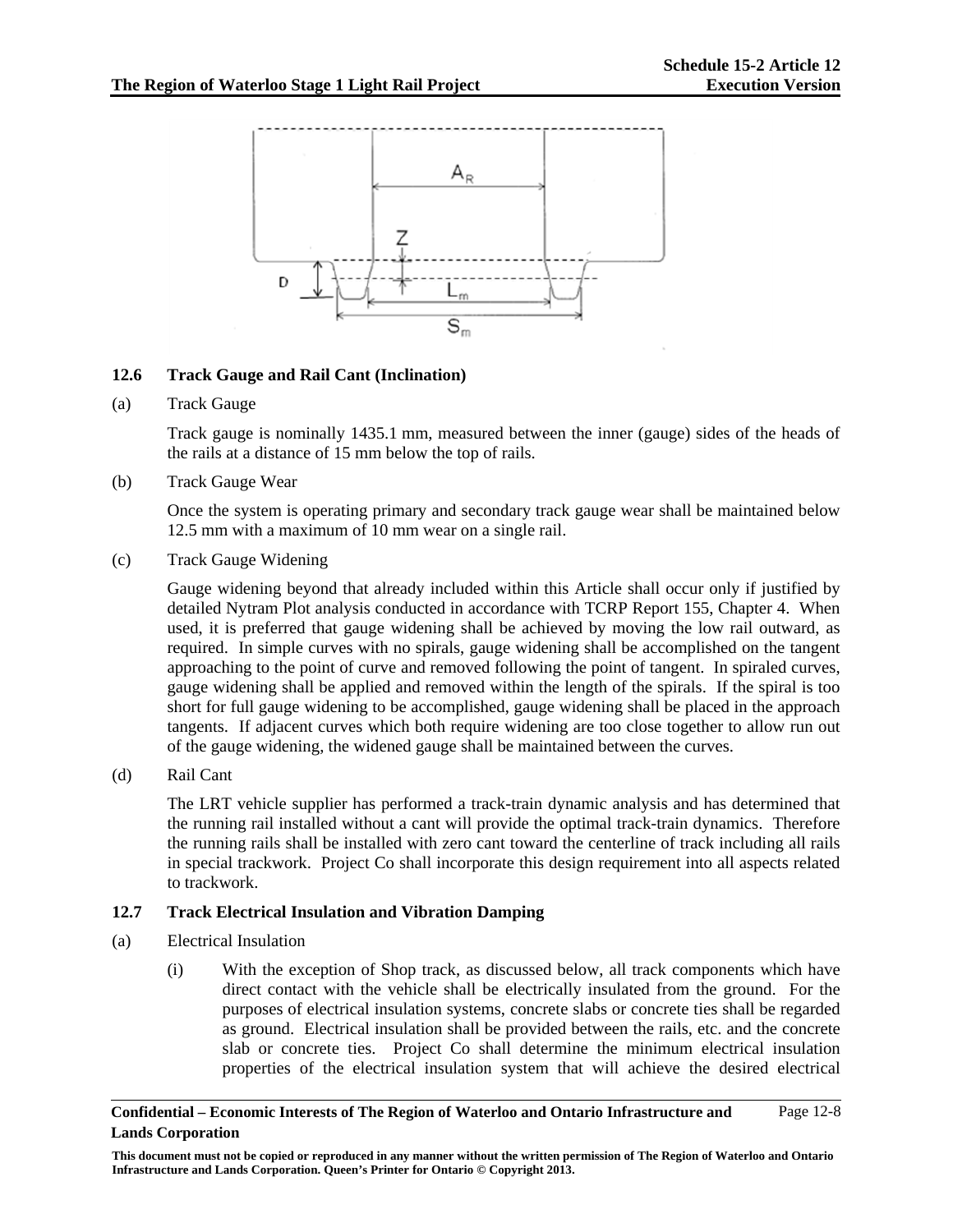isolation under new track conditions expressed in ohms per 1,000 feet as required in Schedule 15-2 Article 17. That value will be utilized during acceptance testing of the trackwork. In the Basis of Design Report - Trackwork, Project Co shall include the analysis for the electrical insulation system and provide an electrical insulation system which exhibits the required properties to achieve the required in-service level of insulation.

- (ii) For the safety of shop personnel, rails within maintenance shops shall be deliberately grounded so the touch potential between the light rail vehicles and ground is reduced to zero. A separate rectifier shall provide traction power in the shop versus the yard. Insulated joints shall be placed outside of the shop; in locations where they will not routinely be bridged by stationary rail vehicles.
- (iii) The in-service resistance-to-earth values shall comply with and be maintained to the values provided in Exhibit 12.7-1 below. Project Co shall monitor and promptly correct any deficient track in which the in-service resistance-to-earth values are less then shown in Exhibit 12.7-1.

| Type of Track                                | Insulation Requirement.<br>ohms per 300 meter of single track (both<br>rails) |
|----------------------------------------------|-------------------------------------------------------------------------------|
| <b>Ballasted Track on Concrete Crossties</b> | 300                                                                           |
| <b>Direct Fixation Track</b>                 | 500                                                                           |
| <b>Embedded Track</b>                        | 200                                                                           |
| Special trackwork - Ballasted                | 300                                                                           |
| Special trackwork – Embedded Track           | 200                                                                           |
| <b>Shop Track</b>                            | As required for Grounding                                                     |

Exhibit 12.7-1 In-Service Track to Earth Resistance Values.

- (iv) Project Co's track designer is also responsible to provide adequate encapsulation to isolate bond cables from ground in embedded track.
- (b) Noise and Vibration Dampening
	- (i) All trackwork systems shall be designed and constructed so that vibrations transmitted to the rail from the vehicle, or generated within the rail, will be dampened before reaching the track slab or underlying soils. This can be accomplished through the rail fastening system or through other means.
		- A. Ballasted Track
			- 1. The pad between the rail and the concrete crosstie rail seat is expected to provide sufficient acoustic attenuation for this Project. Where additional

**Confidential – Economic Interests of The Region of Waterloo and Ontario Infrastructure and Lands Corporation**  Page 12-9

**This document must not be copied or reproduced in any manner without the written permission of The Region of Waterloo and Ontario Infrastructure and Lands Corporation. Queen's Printer for Ontario © Copyright 2013.**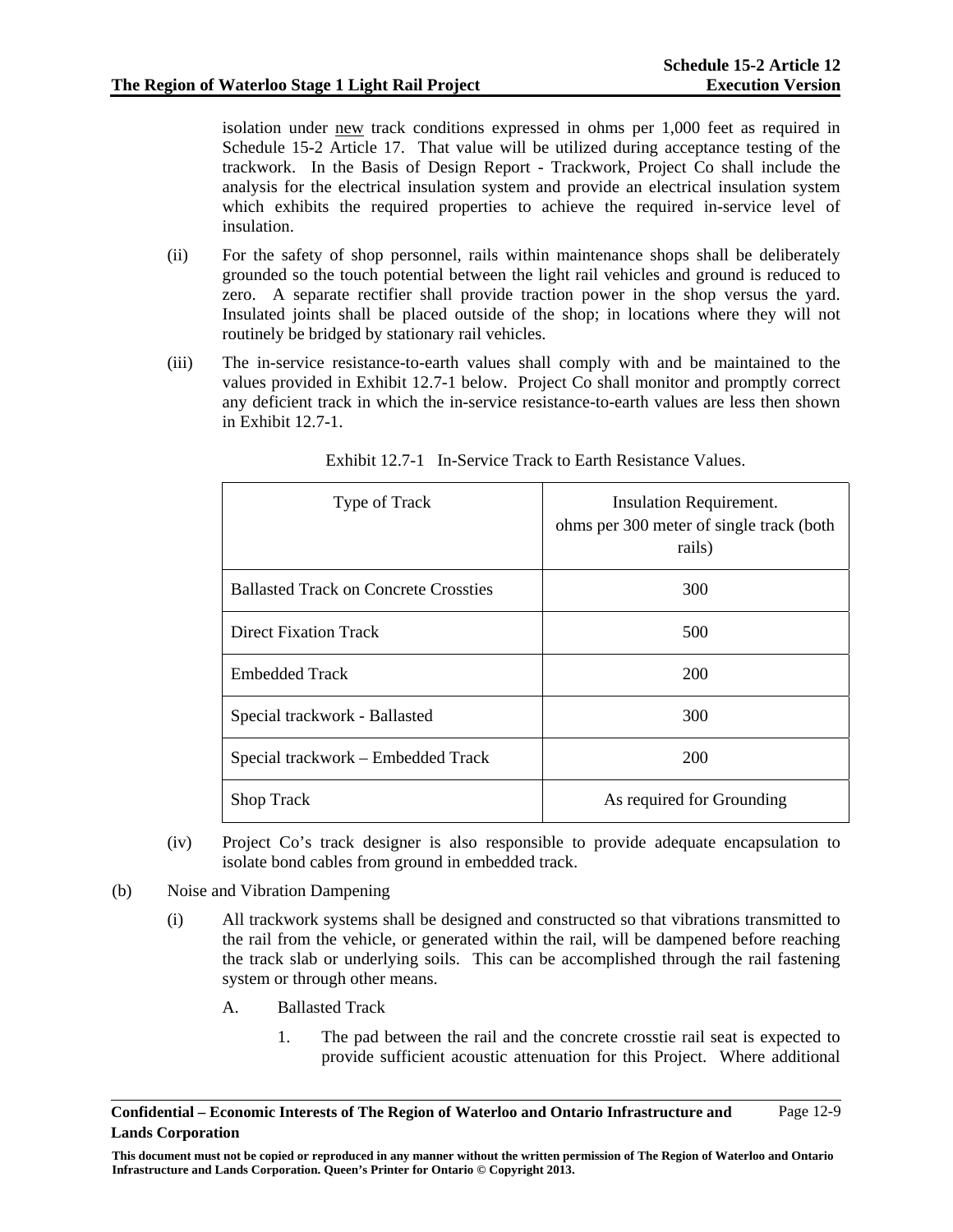attenuation is required in ballasted track, the use of ballast mats shall be considered.

- B. Embedded Track
	- 1. An extruded elastomeric (rubber) 'rail boot', or similar system, shall be fitted to all running rails in tangent and curved embedded track. This rail boot shall act as a continuous resilient mechanical barrier between the rail and the concrete infill material. The shape of the rail boot cross-section shall be designed to allow a controlled amount of vertical deflection under dynamic loading of the track. Where additional attenuation is required in embedded track, the use of special rail boots, slab mats, or floating slabs shall be considered.
- C. Direct Fixation Track
	- 1. Direct fixation track shall be designed utilizing rail fasteners incorporating elastomeric elements that permit a controlled amount of vertical deflection under dynamic loading. Although not precluded, the use of Direct Fixation track with high attenuation trackforms such as floating slabs and booted tie blocks is not anticipated on this Project.
	- 2. Where vibration dampening is included for special trackwork, provisions shall be made to ensure trackwork stability.
- (ii) Track shall be designed incorporating appropriate materials to both attenuate noise and ground-borne vibration in all areas and in all areas designated in the EPR as requiring additional mitigation measures to achieve environmental compliance.

### **12.8 Trackwork Construction and Maintenance Manual**

(a) Trackwork Construction and Maintenance Manual

Project Co shall develop track construction and track maintenance manuals with the construction and track maintenance procedures that must be adhered to for each type of track installation that Project Co will implement for the LRT System. The manual with construction and maintenance procedures shall be submitted as part of the Phase 1 submission and shall address all construction elements and specifications related to trackwork, special trackwork, wayside clearances including specifying details such as the rail laying temperatures, material storage, and handling, and construction/maintenance tolerances.

(b) Trackwork Construction and Maintenance Tolerances

The manual shall incorporate the following system-wide track construction and maintenance tolerances as shown in Exhibit 12.8-1

| <b>PARAMETER</b>                               | <b>CONSTRUCTION</b><br><b>TOLERANCE</b> | <b>MAINTENANCE</b><br><b>TOLERANCE</b> |
|------------------------------------------------|-----------------------------------------|----------------------------------------|
| <b>Track Gauge Variation (without</b><br>wear) | $-0$ mm / $+3.0$ mm                     | See $12.6(b)$                          |

### Exhibit 12.8-1

**Confidential – Economic Interests of The Region of Waterloo and Ontario Infrastructure and Lands Corporation**  Page 12-10

**This document must not be copied or reproduced in any manner without the written permission of The Region of Waterloo and Ontario Infrastructure and Lands Corporation. Queen's Printer for Ontario © Copyright 2013.**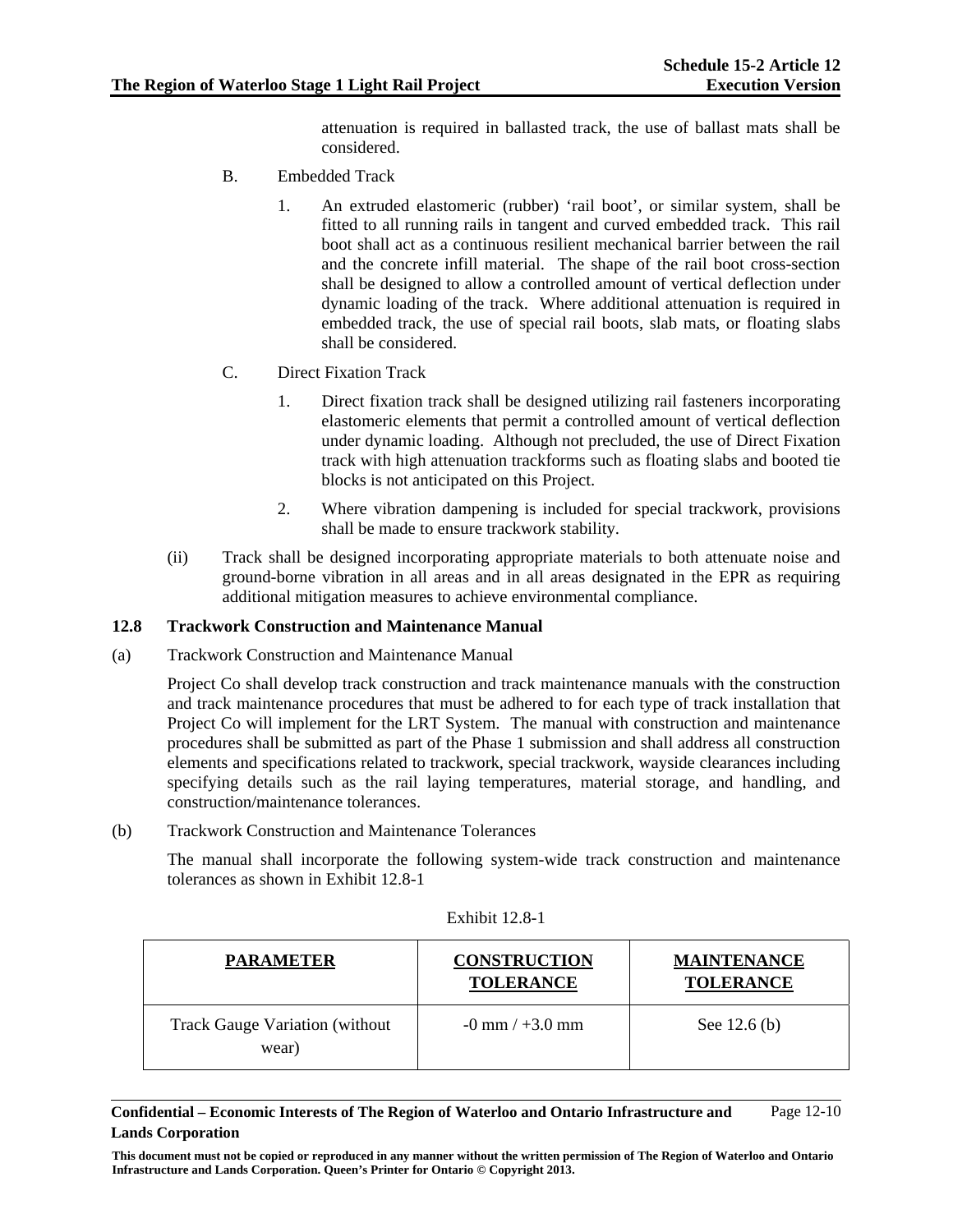| <b>PARAMETER</b>                                                                    | <b>CONSTRUCTION</b><br><b>TOLERANCE</b> | <b>MAINTENANCE</b><br><b>TOLERANCE</b>              |  |
|-------------------------------------------------------------------------------------|-----------------------------------------|-----------------------------------------------------|--|
| VERTICAL IRREGULARITIES - Vertical track alignment deviations for both rails:       |                                         |                                                     |  |
| Total deviation (direct fixation or<br>embedded track)                              | ± 5 mm                                  | $± 10$ mm                                           |  |
| Total deviation (ballasted track)                                                   | $5 \text{ mm}$                          | $\pm 20$ mm                                         |  |
| Total deviation at platforms                                                        | $\pm$ 2.5 mm                            | As per Project Co's analysis<br>for AODA compliance |  |
| Relative deviation over a 1 m length                                                | N/A                                     | $\pm$ 1.5 mm                                        |  |
| Relative deviation over a 5 m length                                                | $\pm$ 1.5 mm                            | $\pm$ 5 mm                                          |  |
| Relative deviation over a 50 m<br>length                                            | ± 5 mm                                  | $\pm 20$ mm                                         |  |
| Cross level and superelevation<br>variation (direct fixation and<br>embedded track) | $2 \text{ mm}$                          | $3 \text{ mm}$                                      |  |
| Cross level and superelevation<br>variation (ballasted track)                       | 4 mm                                    | $20 \text{ mm}$                                     |  |
| Short wave track twist over 4 m from<br>geometric deviations                        | 1 mm per 1000 mm                        | 1 mm per 273 mm                                     |  |
| Short wave track twist over 4 m, sum<br>of track layout and geometric<br>deviations | $1$ mm per $233$ mm                     | $1$ mm per $143$ mm                                 |  |
| Track twist over bogie distance, sum<br>of track layout and geometric<br>deviations | N/A                                     | 1 mm per 250 mm                                     |  |

Exhibit 12.8-1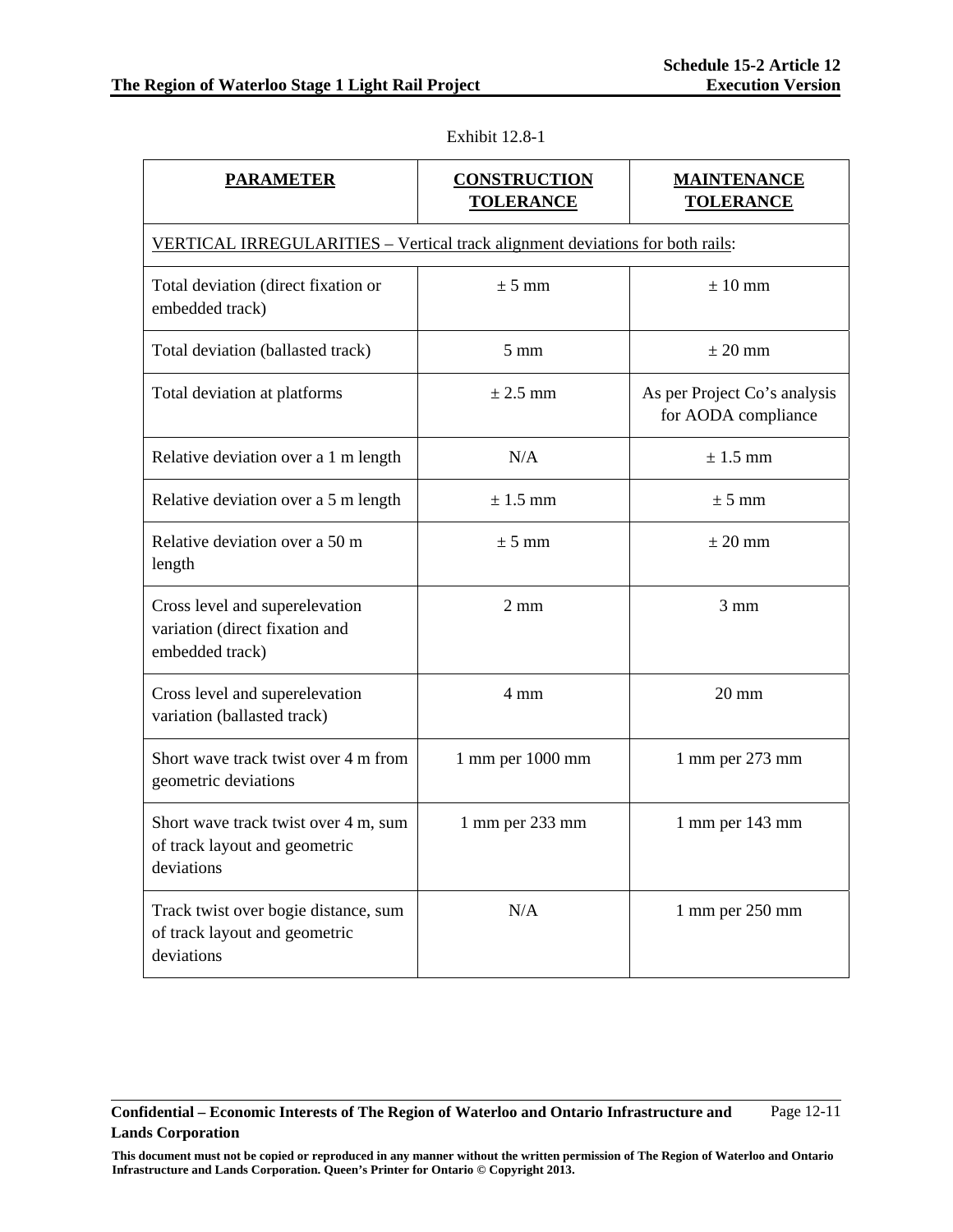| <b>PARAMETER</b>                                                                          | <b>CONSTRUCTION</b><br><b>TOLERANCE</b> | <b>MAINTENANCE</b><br><b>TOLERANCE</b>              |  |
|-------------------------------------------------------------------------------------------|-----------------------------------------|-----------------------------------------------------|--|
| HORIZONTAL IRREGULARITIES – Horizontal track alignment deviations for both rails:         |                                         |                                                     |  |
| Total deviation (direct fixation or<br>embedded track)                                    | $\pm$ 5 mm                              | $\pm 10$ mm                                         |  |
| Total deviation (ballasted track)                                                         | $\pm$ 5 mm                              | $\pm$ 15 mm                                         |  |
| Total deviation at platforms                                                              | 0 mm toward $/$ 2 mm away               | As per Project Co's analysis<br>for AODA compliance |  |
| Relative deviation over a 16 m<br>length in tangent track                                 | $\pm$ 2 mm                              |                                                     |  |
| Relative deviation over a 4 m length<br>in curved track                                   | $\pm$ 2.5 mm                            |                                                     |  |
| Relative deviation over a 1 m length                                                      |                                         | ± 1 mm                                              |  |
| Relative deviation over a 5 m length                                                      |                                         | $\pm$ 2.5 mm                                        |  |
| Total deviation is measured between the theoretical and actual at any point in the track. |                                         |                                                     |  |

Exhibit 12.8-1

Total deviation is measured between the theoretical and actual at any point in the track. Relative deviation is measured between any point in the track and a point in the stated distance.

### **12.9 Standard Track Construction Types**

- (a) Embedded Track
	- (i) Embedded track is typically constructed in layers consisting of steel ties, rail fasteners, extruded rubber rail boot, and foundation slab, which are typically completely encased in concrete or some other medium. However, other configurations for an embedded track solution are acceptable providing that the embedded track solution meets all of the general requirements of this Article including providing a suitable running surface for expected rubber tired traffic, meeting corrosion control requirements, providing suitable walking surface for expected pedestrian movements, and presents a clean and aesthetically appropriate appearance for the site specific area. Because of the numerous general requirements for embedded, the Technical Submission must clearly describe each type of embedded track solution proposed for the Stage 1 LRT Project and clearly show where each type of embedded track solution is being installed. It is also recommended that the work category codes for trackwork be defined by Project Co to correspond to the directive drawings for the types of embedded track being proposed, E.g. Type 1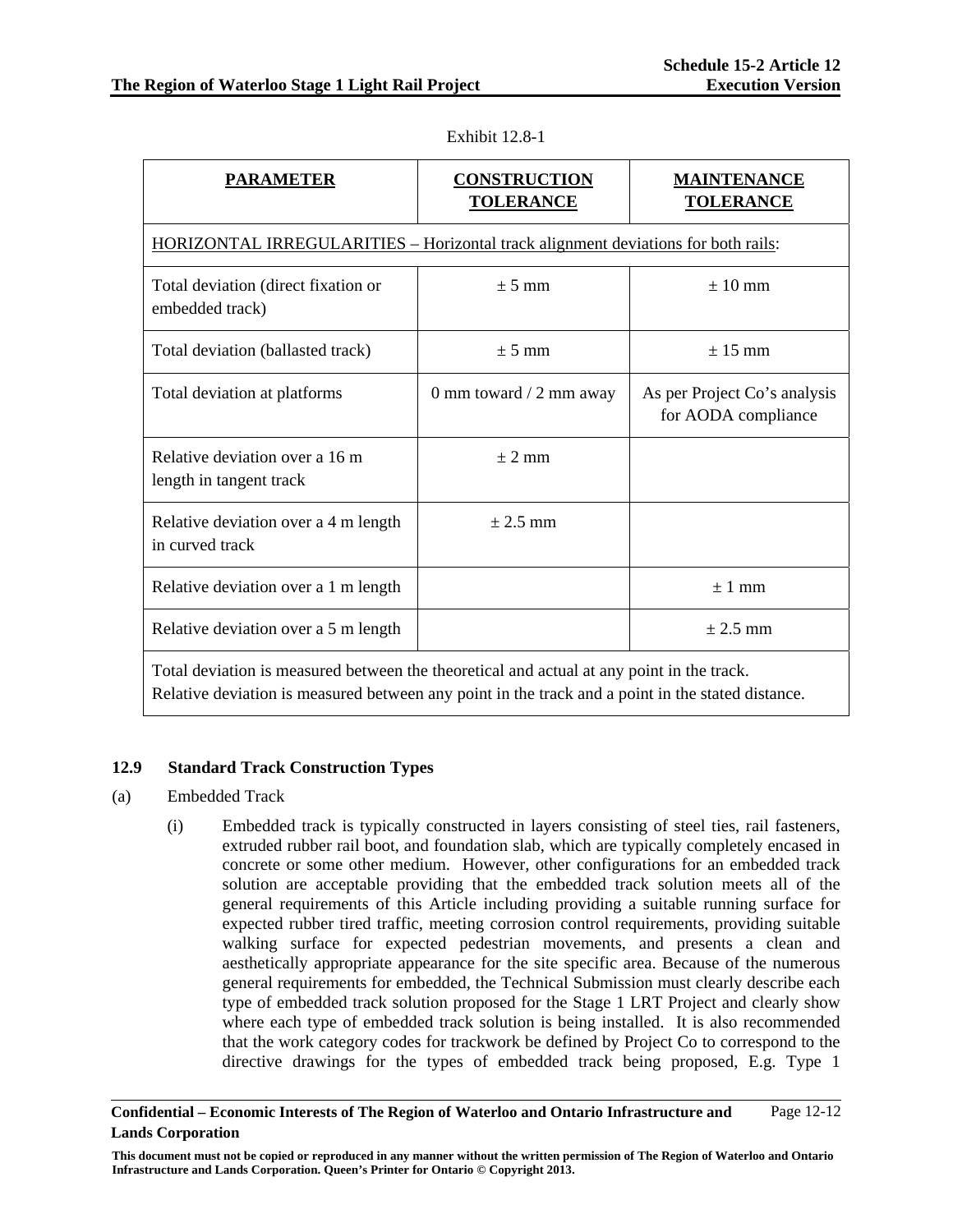embedded track, type 2 embedded track etc. Ready access to the rail fastenings for inspection or maintenance is not required in embedded track but is preferred in areas where rail wear will be more pronounced. The concrete paving or equivalent is typically placed up to the level of top-of-rail, except on the field side of the rail head. The top slab may be depressed below the top of rail by not more than 5 mm so as to avoid contact between the pavement surface and the outer edge of the LRV wheel tread.

- (ii) It is preferred that embedded and direct fixation track designs are suitable for "top-down" track construction methods to reduce construction deviations from the horizontal and vertical design location.
- (iii) Any design for embedded track must accommodate emergency vehicles, snow plows, and other maintenance vehicles to access the Right-of-Way with relative ease.
- (iv) Where embedded mainline tracks are constructed in a semi-exclusive Right-of-Way, and pathways for bicycle and pedestrian movements are not a factor, it is preferred for drainage purposes that the track shall be elevated above the grade of the street where possible. The profile of the track shall be adjusted to match the plane of the roadway where the tracks cross a major intersection. At minor intersections, both the grade of the track and the grade of the intersecting roadway shall be adjusted to minimize variations in the LRT track profile.
- (v) The subgrade is a key element in embedded track designs. The sub-grade is the material below the track foundation slab, usually in situ material graded. The sub-grade is compacted to the required configuration to support the loads transmitted through the track structure. A key element of trackway design is the stability of the sub-grade. The requirements for uniformity in the sub-grade are essential since differential settlement due to settlement or differential displacement due to frost heaving leads to unsatisfactory track geometry. Project Co shall base the embedded track design on the results of specific geotechnical investigations and recommendation which may require replacement of existing material or other measures to avoid settlement or frost heaving. The sub-grade requirements for embedded track also apply to direct fixation track.
- (vi) The foundation slab for embedded track is typically made from reinforced slab for a two pour design or unreinforced concrete for a three pour design. The design shall provide a 80-100-year service life. The top surface of the foundation concrete pour(s) is rough to provide good mechanical lock between it and the next pour.
- (vii) To satisfy strict system-wide accessibility requirements for level boarding of the LRT, the surface platforms and the surface trackbed slabs shall not heave due to frost action. The surface platform foundations shall be designed utilizing foundations bearing below the frost depth of 1.5 metres. In addition, the surface trackbed slab adjacent to the platform shall be supported on non-frost susceptible soil backfill placed to depth of 1.5 meters below track level. A non-frost susceptible soil backfill transition zone shall be designed beneath the surface trackbed slab at each end of platform to allow smooth transition between platform and non-platform areas. In order to ensure the tolerance between the track and the platform edge is achieved, Project Co's track designers shall coordinate closely with station designers.
- (viii) Project Co shall define concrete performance specifications and determine the appropriate thickness for each layer to achieve the goals described above.

**Confidential – Economic Interests of The Region of Waterloo and Ontario Infrastructure and Lands Corporation**  Page 12-13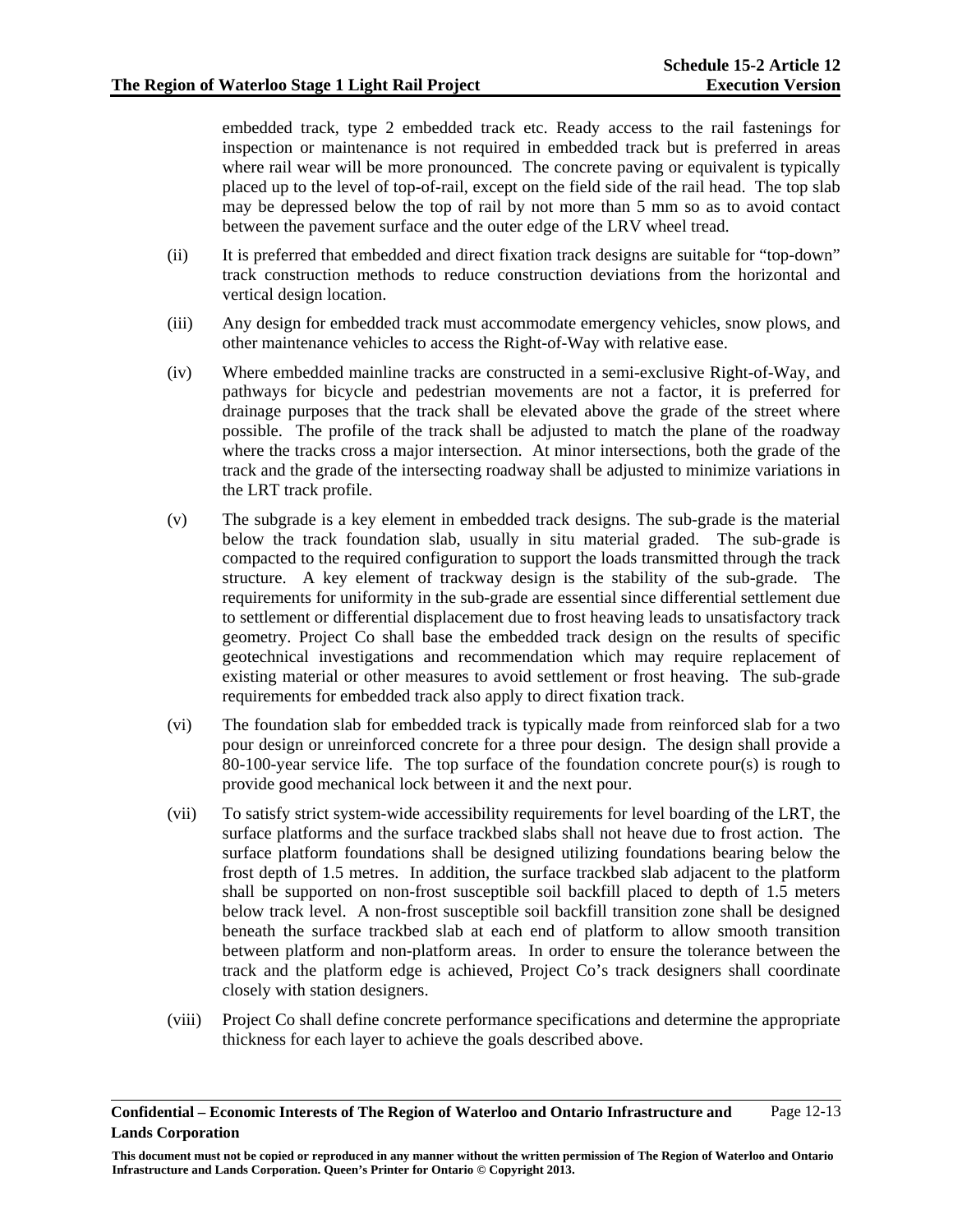- (ix) Project Co shall analysis the frequency of rail replacement due to rail wear and other factors and identify areas with rail replacement frequency of fifteen (15) years or less. Project Co shall employ designs that permit fast, economical access to the rails and fastenings in those areas, preferably without needing to cut and remove the adjacent poured concrete.
- (x) Drainage for embedded track is to be provided by appropriate shaping of the top pour concrete combined with placement of track drains at low points. Track drains shall connect through buried pipe to the appropriate municipal sewer for mainline locations, or to the facility drainage system for vehicle maintenance and storage locations. Where long sustained grades exist, additional track drains shall be provided along the grade at reasonable intervals not to exceed spacing for street inlets. Track drains shall also be provided immediately upgrade of embedded switches to minimize accumulation of debris in the switch mechanisms.
- (b) Direct Fixation Track
	- (i) Direct Fixation Track is typically constructed by rigidly connecting the rail fastenings directly to a concrete foundation slab. The fastenings and rail are open to the air and readily accessible for inspection and maintenance. Track vertical profile is established and maintained using a second-pour concrete plinth into which anchor inserts are cast. Plinths are generally be about 150 mm thick. Short grout pads that require core drilling anchors for the direct fixation rail fasteners into the underlying slab shall not be used.
	- (ii) Direct fixation track shall be used for Semi Exclusive LRT Right-of-Way where structural considerations make use of ballasted track inappropriate. Since direct fixation track, without the addition of crossing panels, eliminates the possibility of operating rubber-wheel vehicles on the trackway, it shall not be considered for areas of Semi Exclusive Roadway Right-of-Way unless the design incorporates the loading, drainage and other design parameters required to act as a roadway.
	- (iii) If desired and in lieu of using embedded track in LRT Stop areas, Direct Fixation track can be used to satisfy strict system-wide accessibility requirements for level boarding of the LRT. The surface platforms and the surface trackbed slabs shall not allow vertical movement due to frost action. At-Grade platform foundations shall be designed utilizing foundations that bear below the frost depth of 1.5 metres. In addition, at-grade trackbed slabs adjacent to the platform shall be supported on non-frost susceptible soil backfill placed to a depth of 1.5 metres below track level. Equivalent solutions that ensure that the platform and track relationship is compliant with AODA requirements and is resistant to frost heaving or any other differential settlement condition may be proposed based upon the recommendations of Project Co's geotechnical engineer. A non-frost susceptible soil backfill transition zone shall be designed beneath the surface trackbed slab at each end of platform to allow smooth transition between platform and nonplatform areas. In order to ensure the tolerance between the track and the platform edge is achieved, Project Co's track designers shall coordinate closely with station designers. The two parties shall consider the construction sequencing and specify appropriate tolerances for each element.
	- (iv) Track fastener plates shall be vertically supported on concrete plinths. Top-down construction methods is preferred to accurate position the rail.

**Confidential – Economic Interests of The Region of Waterloo and Ontario Infrastructure and Lands Corporation**  Page 12-14

**This document must not be copied or reproduced in any manner without the written permission of The Region of Waterloo and Ontario Infrastructure and Lands Corporation. Queen's Printer for Ontario © Copyright 2013.**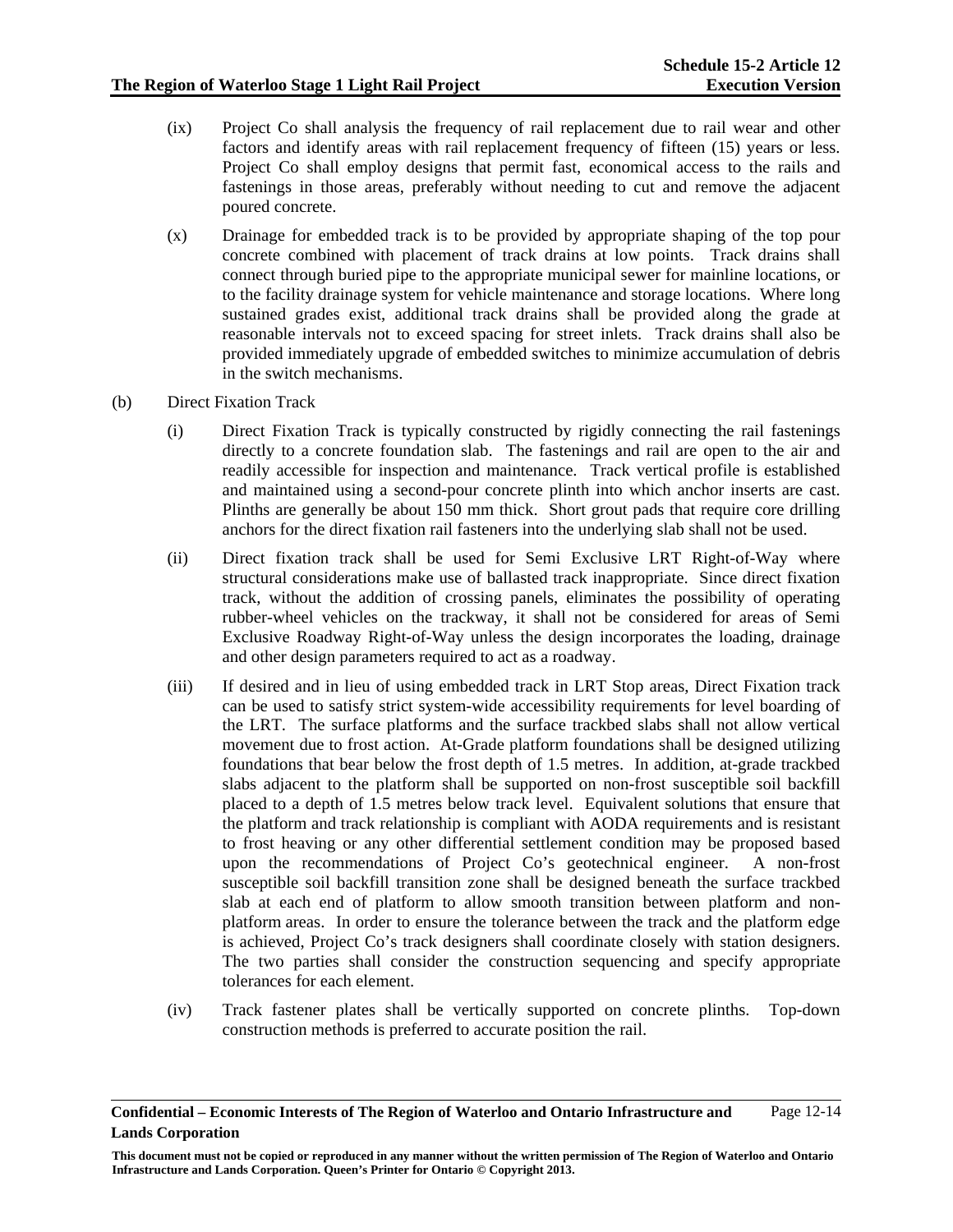- (v) Concrete plinths shall be reinforced concrete with appropriate dimensions and concrete cover to provide secure permanent anchorage for the direct fixation rail fasteners. Fibreglass reinforcing bars are preferred to steel reinforcement.
- (vi) Anchor bolts and inserts shall be selected to provide adequate resistance to lateral and vertical forces from train movements. Project Co shall use materials that resist corrosion and seizing. The design shall use female inserts and top-inserted bolts and Project Co shall ensure that the appropriate embedment depths into the plinths will resist all forces directed through the bolt.
- (c) Ballasted Track
	- (i) Ballasted track is constructed by fastening running rails to crossties which in turn sit on top of a base of graded stone aggregate (ballast). Additional ballast is placed around and between ties to immobilize the ties and fix the track alignment and profile.
	- (ii) Ballasted track shall be the principle trackform for mainline track in semi-exclusive LRT Right-of-Way and considered for use on selected tracks within Semi-exclusive Roadway Right-of-Way, if appropriate. Ballasted track should be limited to areas where rubberwheel traffic is rare or severely limited such as at highway road crossings. Emergency vehicle lanes and paved walkways may still be required within ballasted track areas of the OMSF. Appropriate transitions between areas of ballasted and non-ballasted track shall be provided.
	- (iii) Ties for ballasted LRT track and LRT track that is also used by freight railway equipment shall be concrete and provide a zero rail cant condition. Ties for ballasted freight railway tracks not used by LRT trains shall comply with the standards of the railway that will own and maintain those tracks. Tie spacing shall be determined by Project Co in accordance with load requirements and the requirements cited in this Article for tangent and curved track. Tie spacing for special trackwork layouts shall be determined by Project Co's special trackwork designer.
	- (iv) Ballast shall fill the tie cribs to a height no greater than 25 mm below the base of rail. Ballast between tracks shall be level and shall match the height of ballast within the cribs in order to provide a reasonable walking surface for maintenance employees accessing the track on foot. Minimum ballast and subballast depths below the crossties shall be determined in accordance with AREMA, environmental conditions found in the project site, but shall not be less than 200 mm of subballast shall be provided over the entire trackbed and not less than 300 mm of ballast measured from the bottom of the ties at any point below any running rail for special trackwork or standard tracks supporting freight railroad and LRT trains. Based on analysis and a report from Project Co's geotechnical engineer addressing train loading conditions ballast, subballast and subgrade conditions, ballast for mainline special trackwork and mainline standard tracks supporting only LRT trains may be reduced to a minimum depth of 250 mm and the subballast may be reduced to a minimum depth of 150 mm. Based on analysis and a report from Project Co's geotechnical engineer addressing train loading conditions, ballast, subballast, and subgrade conditions, ballast for yard special trackwork and yard standard tracks may be reduced to a minimum depth of 200 mm and the subballast may be reduced to 150 mm. At all highway crossings involving highway crossing materials placed on standard ballasted tracks, ballast shall have a minimum depth of 300 mm and the subballast shall have a minimum depth of 200 mm.

**Confidential – Economic Interests of The Region of Waterloo and Ontario Infrastructure and Lands Corporation**  Page 12-15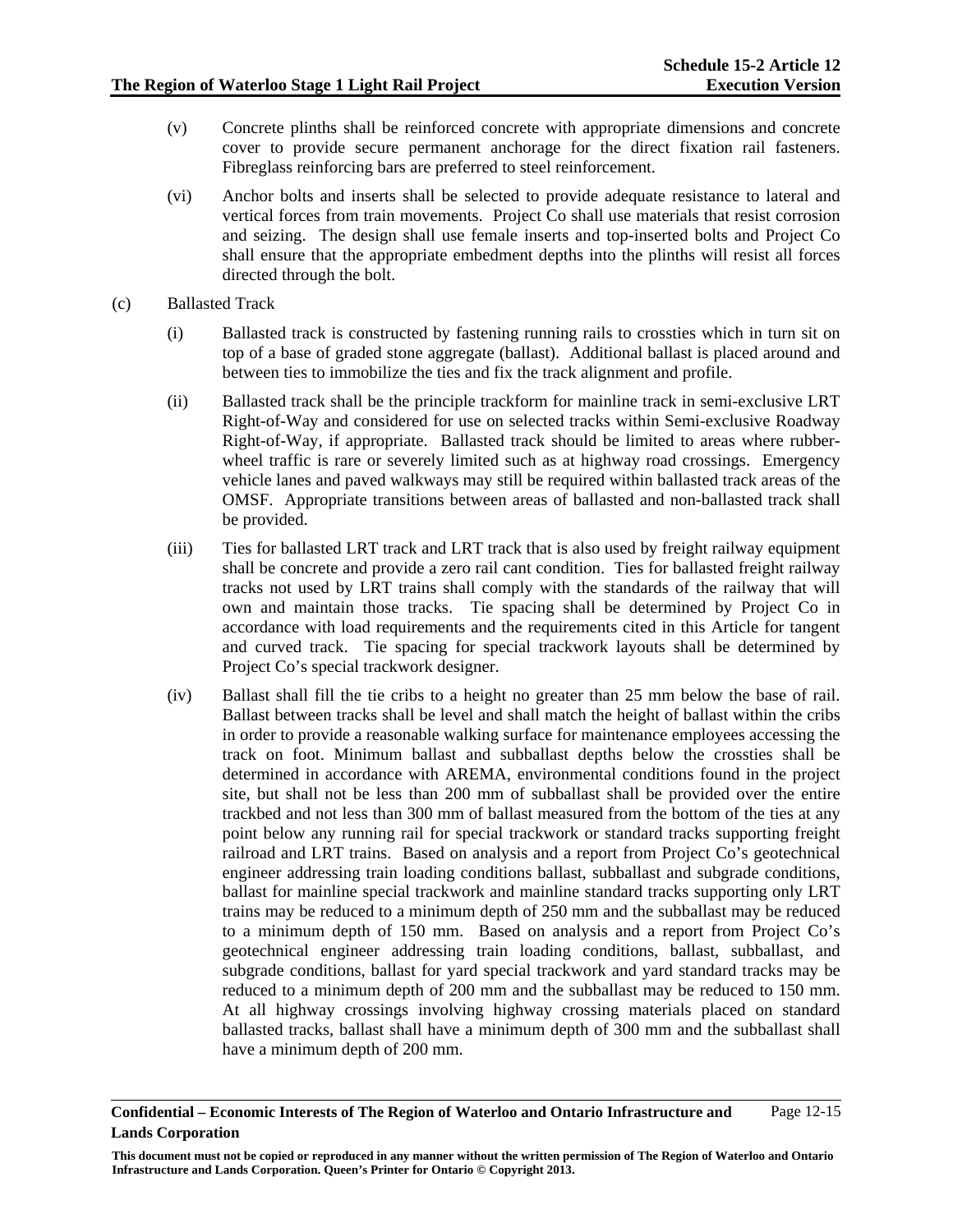- (v) Where continuously welded rail is provided, the track design shall include measures to protect against track buckling from thermal stress. Project Co shall provide appropriate rail anchoring details and the preferred rail laying temperature, both in accordance with the requirements of the AREMA Manual for Railway Engineering.
- (d) Transition Tracks
	- (i) Where two types of track construction abut against one another a gradual change in track stiffness shall be made by introducing a transition section between the two types. The transition section consists of a gradual change in track or trackbed construction. This can be accomplished by varying the spacing of direct fixation fasteners, varying the number or stiffness of support pads under track fastening plates, gradually increase or decrease the length and/or spacing of ties or providing a concrete transition slab that decreases the depth of ballast toward the direct fixation or embedded track.
	- (ii) The transition track shall be of sufficient length to be traversed in a minimum of two seconds at the design speed. The track stiffness shall transition uniformly along its length. Project Co shall undertake calculations to determine the stiffness of the two adjacent tracks, to identify appropriate increments for adjustment of the stiffness along the length of the transition, and to design the transition accordingly. Transition elements are not required between trackforms when train speeds are 10 km/h or lower, such as where ballasted yard tracks abut embedded shop tracks at the entrances to the maintenance shop.
- (e) Shop Tracks
	- (i) In areas of shops where under-vehicle access is not required, and movement of pedestrians and/or shop equipment is desired, embedded shop tracks can be used which may be constructed in a similar manner to mainline embedded tracks. If the floor slab is too thick to accommodate the steel ties, alternatives that do not require ties can be considered.
	- (ii) Direct fixation track can also be used on shop tracks where drainage is the primary concern, and where under-vehicle access and pedestrian or non-rail equipment movements are infrequent. A wash track is an example of where direct fixation shop track may be employed. If used, direct fixation shop tracks shall be constructed in a similar manner to mainline direct fixation track.
	- (iii) All Shop tracks are required to be flat and level except that the first 5 metres of track immediately inside of an exterior door. Tracks that enter a shop space shall slope slightly downward toward the door so as promote drainage and supplemental drainage shall be provided at shop doorways. Project Co shall develop shop track details to deal with drainage and spill containment within the shop, including on wash tracks and in areas where lubricants, battery acid or other liquids are handled.

### **12.10 Standard Trackwork Components**

- (a) Running Rail
	- (i) All running rails and restraining rails for LRT tracks shall be new and shall conform to the requirements AREMA specifications. Used or worn tee rail may be accepted for railroad freight track provided it is free from strength-impairing defects and meet the railroad's requirements.

**Confidential – Economic Interests of The Region of Waterloo and Ontario Infrastructure and Lands Corporation**  Page 12-16

**This document must not be copied or reproduced in any manner without the written permission of The Region of Waterloo and Ontario Infrastructure and Lands Corporation. Queen's Printer for Ontario © Copyright 2013.**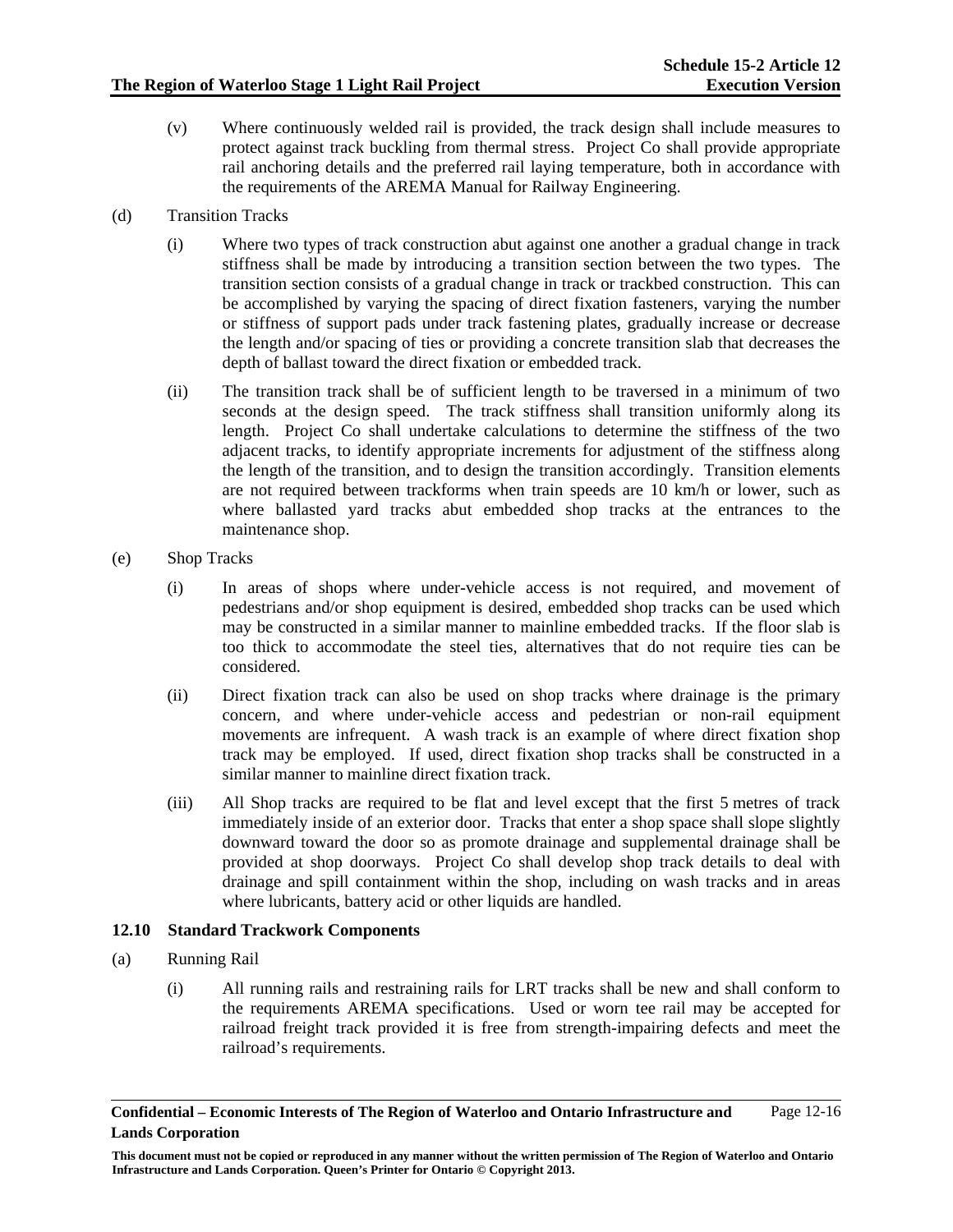- (ii) In all LRT track areas, except as noted in Section 12.10 (b)(viii), the 115RE rail section as per AREMA Chapter 4 shall be used. All tee rail shall be fully head hardened having a Brinell hardness of 365 to 380. Tee rail shall be pre-curved prior to installation for horizontal curves with radius less than 120 meters or vertical curves with radius less than 300 meters.
- (iii) Joining Rail Ends
	- A. Bolted rail joints are the weakest part of the track structure and their use shall typically be avoided. Where joint bars must be used, they shall be 6-hole type and connected by D-bars and lock bolts, such as those made by Huck, or equivalent. Standard bolted insulated joints may be required in some locations for signaling or traction power purposes.
	- B. CWR requires rails to be joined together by welding. Rail shall be welded into the longest strings practical by means of Electric Flash-Butt (EFB) welding. The EFB equipment shall be programmed appropriately for the specific rail chemistry being welded.
	- C. Thermite welds may be used to join rail strings and for joining rails in situations where EFB welding is not practical.
	- D. Compromise joints shall be avoided for permanent installations. Instead, transitions between two different rail sections shall be accomplished by using premanufactured transition rails. Each end of the transition rail shall be manufactured to the cross-section of the rail to which it will be connected. It shall then be welded to the adjacent rail. Transition rails shall be made from the same material as the adjacent rail so it can be welded to the running rails. Transition rails used in embedded tracks shall be lined with an elastomer in the same manner as embedded special trackwork. The elastomer shall be designed to yield a similar track modulus to that of booted running rail.
	- E. Wherever it is necessary to electrically isolate contiguous rails from each other in order to comply with track signalling or traction power criteria, insulated rail joints shall be used. These insulated joints (IJs) shall have identical rail drilling pattern as standard joint bar, be compatible with the rail fastenings used on the Project, comply with the current AREMA "Specifications for Bonded Insulation Rail Joints" or for insulated joints located in areas of vertical tee restraining rail shall comply with the current AREMA "Specifications for Non-Bonded Encapsulated Insulated Rail Joints". All insulated joints shall be located as suspended joints to obviate the need for special tie plates in direct fixation track, or special steel ties in embedded track. Special modified elastic clips may be required at insulated joint locations. Track bolts shall be equipped with selflocking nuts. It is preferred that insulated joints are manufactured plug rails that are welded into the running rail wherever possible.
	- F. Standard bolted joints shall not be installed in main line track unless needed to meet a requirement that can not be addressed by other means. If required, the required traction power and signal bonds must be provided.

**Confidential – Economic Interests of The Region of Waterloo and Ontario Infrastructure and Lands Corporation**  Page 12-17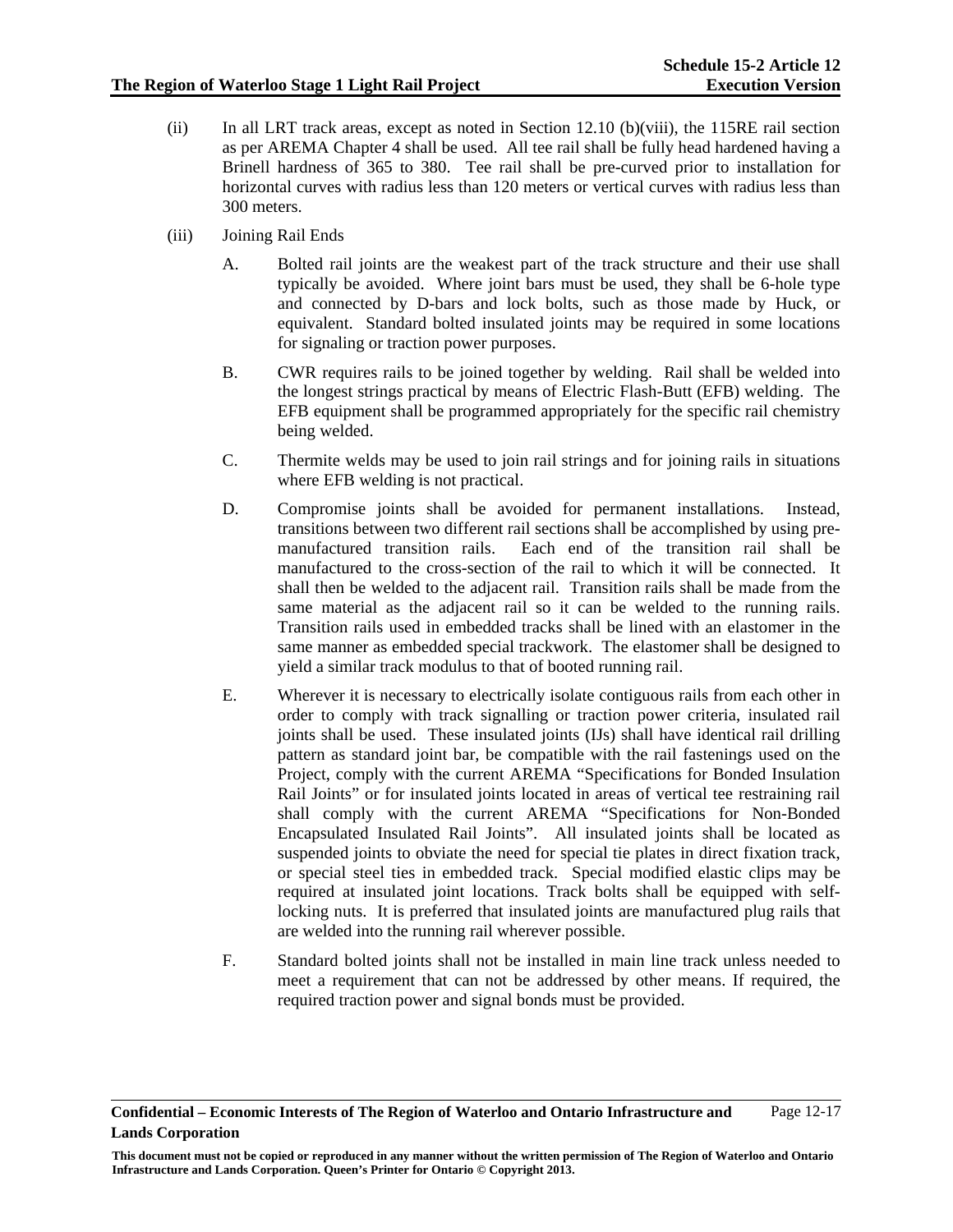- (b) Restraining Rail
	- (i) Restraining rail is an additional rail installed alongside of the gauge side of the low (inner) rail of a sharp radius curve which share with the running rails the lateral forces generated while traversing the curve.
	- (ii) Restraining rails require special hardware and maintenance expense. For these reasons, wherever practical, track alignment shall be designed with a horizontal curve radius sufficiently large that restraining rails are not required (greater than 150 metres).
	- (iii) The purpose of restraining rail is to enhance safety by providing additional vehicle truck guidance, divide lateral wheel forces between two rails, reducing forces on the rail fastening system, and divide rail wear over two rail surfaces increasing the time between rail replacements.
	- (iv) Restraining rail shall be used on curves having a central radius less than or equal to 150 metres.
	- (v) Restraining rail flangeway widths and track gauge shall be configured to result in a shared loading condition. See TCRP Report 155, Chapter 4. Restraining rail shall generally be configured to match the plane of the tops of the running rails, including consideration of zero rail cant. Project Co shall perform Nytram analyses as per TCRP Report 155 for all applicable inner and outer restraining rails configurations and include the results in the Basis of Design Report – Trackwork.
	- (vi) With respect to the normal direction of travel on a track, restraining rail shall start on tangent track a minimum of 3 metres prior to the beginning of a spiral or circular curve and extend a minimum of 5 metres beyond the end of a spiral or circular curve. The end flares of the restraining rails shall be neglected when determining requisite lengths.
	- (vii) It is preferred that restraining rail in ballasted and direct fixation track be constructed of either 33C1 (previously known as both U69 and UIC33) per EN 13674-4 – Part 3: Check Rail supported in chairs of appropriate design, vertically mounted tee rail spaced away from the running rail by adjustable spacer blocks and fabricated to match the geometric requirements for the flangeway or Strap guard, as described in TCRP Report 155, Chapter 5.
	- (viii) It is preferred that restraining rail in embedded track shall be constructed of either vertically mounted tee rail spaced away from the running rail by non-adjustable spacer blocks and fabricated to match the geometric requirements for the flangeway or girder rail.
	- (ix) Restraining rail may use bolted joints to avoid differences in thermal stress levels between the restraining rail and the adjacent CWR running rail. Restraining rail joints shall be electrically bonded at joints. The ends of the restraining rail shall be electrically bonded to the adjoining running rail except where track circuits are employed by the train control system.
	- (x) In all areas of track requiring restraining rail, Project Co shall ensure the restraining rail fastening assembly is compatible with the LRV dynamic envelope. Restraining rail shall be pre-curved prior to installation for horizontal curves with radius less than 120 meters or vertical curves with radius less than 300 meters.

**Confidential – Economic Interests of The Region of Waterloo and Ontario Infrastructure and Lands Corporation**  Page 12-18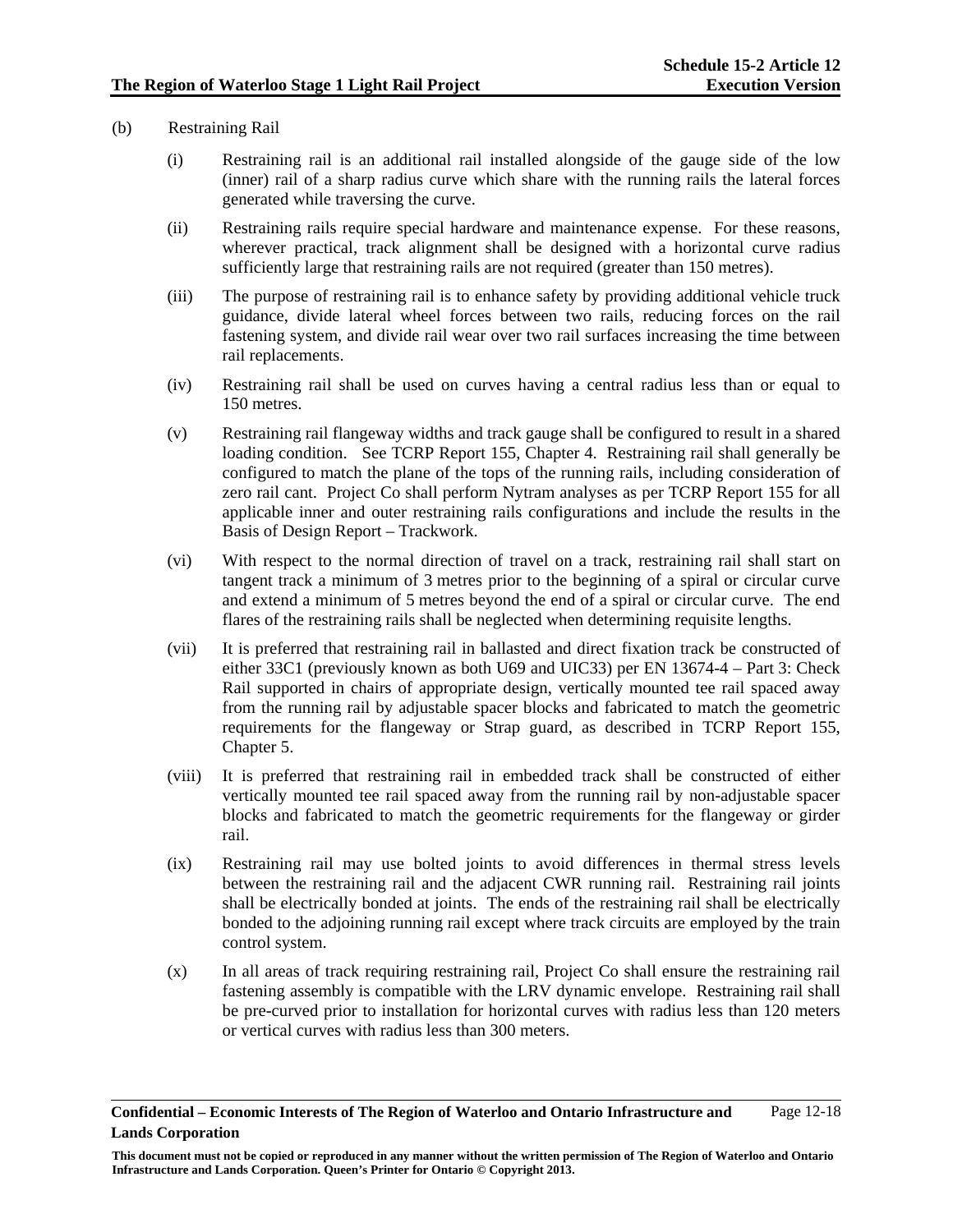- (xi) It is preferred that joints in the restraining rail be bolted. Restraining rail joints shall be positioned to be centred over a restraining rail support brace to provide it with additional support and to minimize deflection.
- (c) Emergency Guard Rail
	- (i) Emergency guard rails, also commonly known as bridge guard rails, are intended to contain and guide a derailed truck, keeping the vehicle upright and on the track structure. Emergency guard rails are installed inside the running rails in primary ballasted and direct fixation track at bridges, at retained embankments, on the approaches to tunnel portals and overhead structure abutments, and at locations where a derailed train would likely impact critical non-transit facilities such as high tension power line poles.
	- (ii) Emergency guard rails shall be a tee rail section, neither taller nor more than 2 cm shorter than 115RE section, and positioned such that the head of the emergency guard rail does not project above the head of the running rail, and not more than 2 cm below the head of the running rail. Worn/used rail may be used for emergency guard rails; provided it is free from strength-impairing defects. All emergency guard rail used on the Project shall be the same section and rail drilling. Project Co shall consider undercar clearances and rail wear limits when determining the vertical position of emergency guard rail. The horizontal position of the emergency guard rails shall be chosen to maximize ease of maintenance access to the running rail fastening system; while ensuring the lateral travel of a derailed vehicle is constrained to a safe distance from critical wayside objects/structures.
	- (iii) Emergency guard rails on mainline tracks shall extend 30 metres ahead of the beginning of the bridge structure or area being protected on the approach end, and 15 metres beyond the end of the protected structure on the departure end.
	- (iv) Where restraining rail is used at emergency guard rail locations, emergency guard rail is installed only on the side having no restraining rail.
	- (v) The ends of emergency guard rail shall be bent into flares pointing toward the track centres.
	- (vi) Emergency guard rail shall be electrically isolated from the running rail.
	- (vii) Emergency guard rail is not required on tracks where structural lateral restraints occur and strong enough to contain a derailed vehicle. Acceptability of a structural lateral restraint shall be undertaken jointly by the Project Co's track designer and the structural designer.
- (d) Rail Fasteners
	- (i) The method used to secure the rail to the track structure is an integral part of the overall track system. The fastening system has to resist the rotation of the rail under lateral loads, Resist lateral translation of the rail, resist longitudinal rail slip due to acceleration/braking or thermal forces and absorb vertical vibration energy in order to reduce noise and vibration as well as reduce loading on the crosstie, trackslab or plinth.
	- (ii) Care is required in the design of the fastening system to ensure the overall track stiffness optimization; and excessive forces are not imparted to the tie or other components.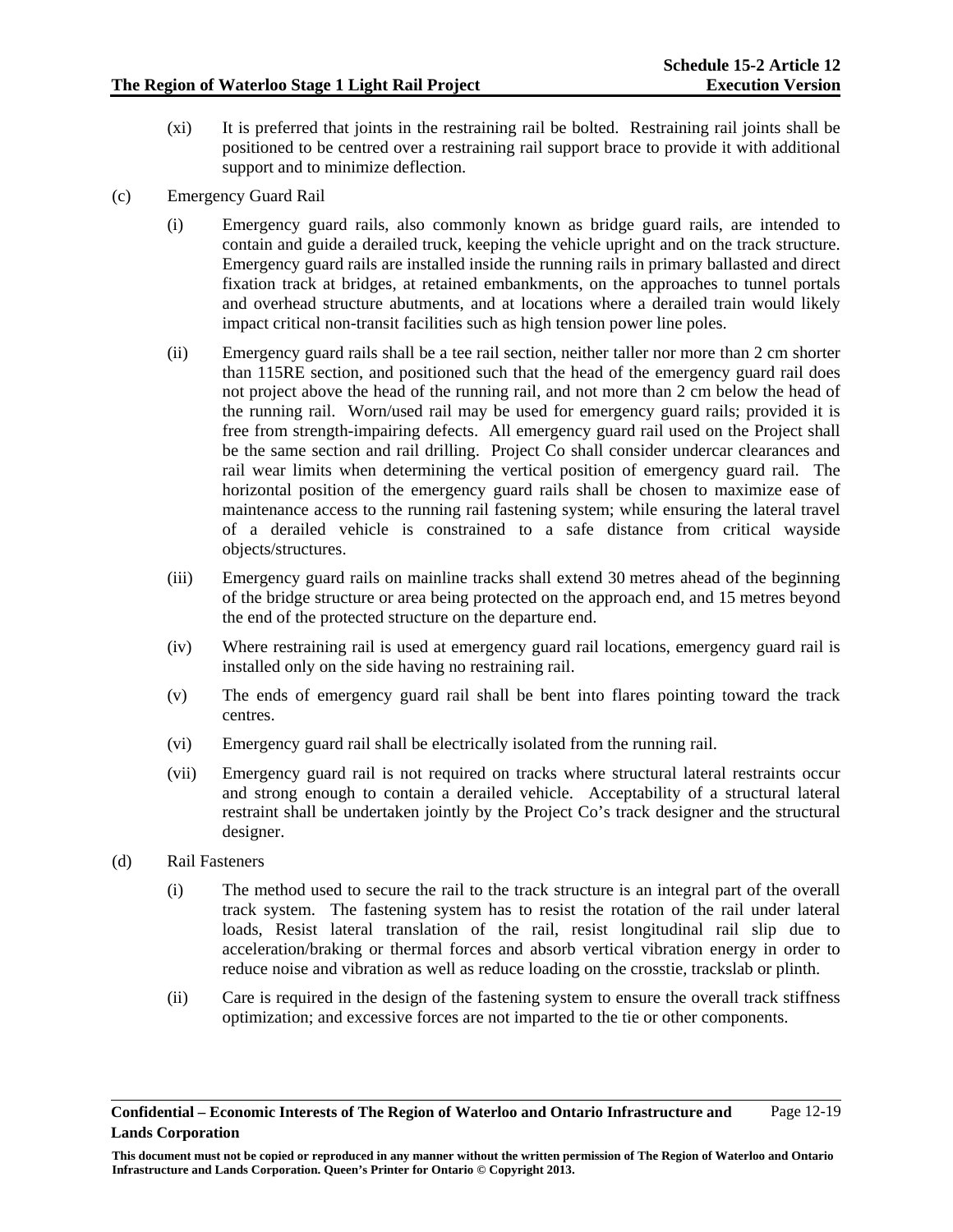- (iii) Standard Direct Fixation Fasteners
	- A. Standard direct fixation fasteners shall be designed for the appropriate loadings. They shall provide the required lateral and longitudinal restraint for continuous welded rail, and the electrical insulation required for the negative return current, and the proper operation of track signal circuits. Fasteners shall be designed to attenuate noise and vibration. Fasteners shall resist corrosion and have an inservice life of at least 25 years.
	- B. Spacing between direct fixation rail fasteners shall not exceed 750 mm (30 inches).
	- C. Direct fixation rail fasteners shall provide appropriate longitudinal restraint force and restrain a broken rail gap to less than 50 mm (2 inches) wide. If required to reduced forces on bridges or aerial structures, Project Co shall provide lowlongitudinal restraint fasteners if required to allow the structure to expand and contract without overstressing the rail or the structure.
	- D. In localized areas where mitigation of noise and vibration is a particular concern, Project Co shall consider using alternative fastening designs to augment typical attenuation. Project Co shall ensure alternative fastenings do not compromise maintainability or reliability.
- (iv) Direct Fixation Fasteners for Special Trackwork
	- A. If direct fixation fasteners are used in special trackwork, the fasteners shall be electrically isolated from ground, and attenuate noise and vibration to the greatest extent practical.
	- B. Project Co shall minimize height mismatch between special trackwork fasteners and standard trackwork fasteners in order to keep plinth/grout pad heights as consistent as possible.
- (v) Ballasted Track Fasteners
	- A. Rail fastenings on wood ties shall conform to Chapter 5, Part 9 of the AREMA Manual for Railway Engineering. Where required, fastenings shall incorporate insulating materials to achieve electrical insulation from ground. Base plates shall conform to the material, manufacturing, quality control and testing requirements of the AREMA Manual for Railway Engineering, Chapter 5 – Part 1 "Tie Plates" or equivalent.
	- B. Elastic rail fasteners on concrete ties shall be supplied pre-installed on the ties.
	- C. All rail fasteners on ties shall conform to the dimensions and tolerances for track gauge and zero rail cant.
- (vi) Embedded Track Fasteners
	- A. It is preferred; the rail fastenings used by Project Co for embedded trackwork be integral with the steel ties, but in all cases shall not result in damage to the rubber boot or other electrical isolation medium and are protect from the encasing concrete.

**This document must not be copied or reproduced in any manner without the written permission of The Region of Waterloo and Ontario Infrastructure and Lands Corporation. Queen's Printer for Ontario © Copyright 2013.**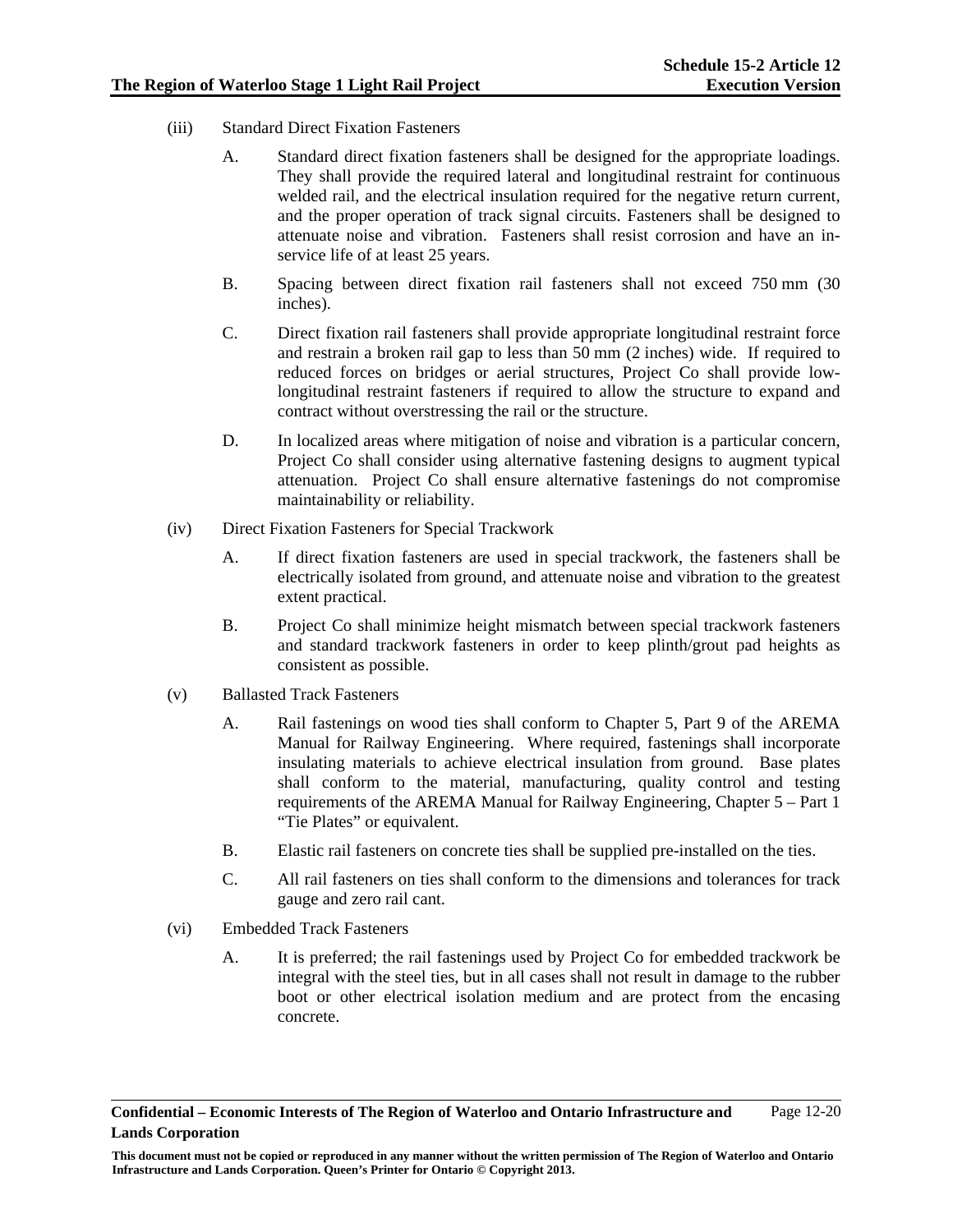- (e) Cross Ties and Switch Ties
	- (i) Track crossties are required to maintain track gauge, distribute vehicular vertical and lateral loads to the track foundation, contribute to the stiffness of the track structure, and anchor the track against longitudinal and lateral dynamic and thermal forces.
	- (ii) Ties and associated fastenings shall jointly meet the requirements for track gauge and zero rail cant.
	- (iii) Wood Ties for Standard and Special Trackwork
		- A. It is preferred that wood ties only be used in those locations which involve only freight railroad service tracks or LRT tracks in the OMSF. If used wood ties shall be made from hardwood and shall conform to the requirements of Chapter 30, Part 3 of the AREMA Manual for Railway Engineering. All ties shall be treated with a suitable wood preservative and the ends of all ties shall be furnished with anti-splitting devices.
		- B. To prevent splitting of the ties all wooden ties shall be predrilled.
		- C. Hardwood ties shall have a minimum 25-year design life.
		- D. Wood ties within special trackwork layouts shall be provided in various lengths to suit the size and layout of the turnout. The special trackwork designer or supplier shall determine the appropriate tie layout the appropriate fastening assembly.
	- (iv) Concrete Ties for Standard and Special Trackwork
		- A. Concrete ties shall be made from pre-stressed reinforced concrete, conforming to the requirements of Chapter 30, Part 4 of the AREMA Manual for Railway Engineering. Concrete ties shall be supplied with an appropriate pre-installed elastic fastening system. Concrete ties may also be furnished with elastomeric pads attached to the underside of the tie to protect the tie from abrasion against the ballast. Concrete crossties for use in tracks used by freight railway equipment shall be structurally designed for such loadings and be visually distinctive from other concrete ties intended for LRT loadings.
		- B. Concrete ties shall have a minimum 40-year design life.
		- C. All mainline ballasted special trackwork shall use concrete ties. Concrete ties for special trackwork shall be designed and supplied by the special trackwork supplier to ensure fastener position is correctly coordinated for each layout.
	- (v) Steel Ties for Embedded Track
		- A. Steel ties for embedded track shall be fabricated from structural steel members or steel ties manufactured for this purpose.
		- B. The ties shall be cut to appropriate lengths, shims (if required), and fastener shoulders welded in place at the appropriate pre-set locations. The entire unit shall be coated to protect it against chloride attack. The finished product shall allow construction forces to build the track at the proper track gauge and zero rail cant with minimal additional measuring. The coating shall be repaired prior to concrete encasement.
		- C. Embedded steel ties shall have a minimum 40-year design life.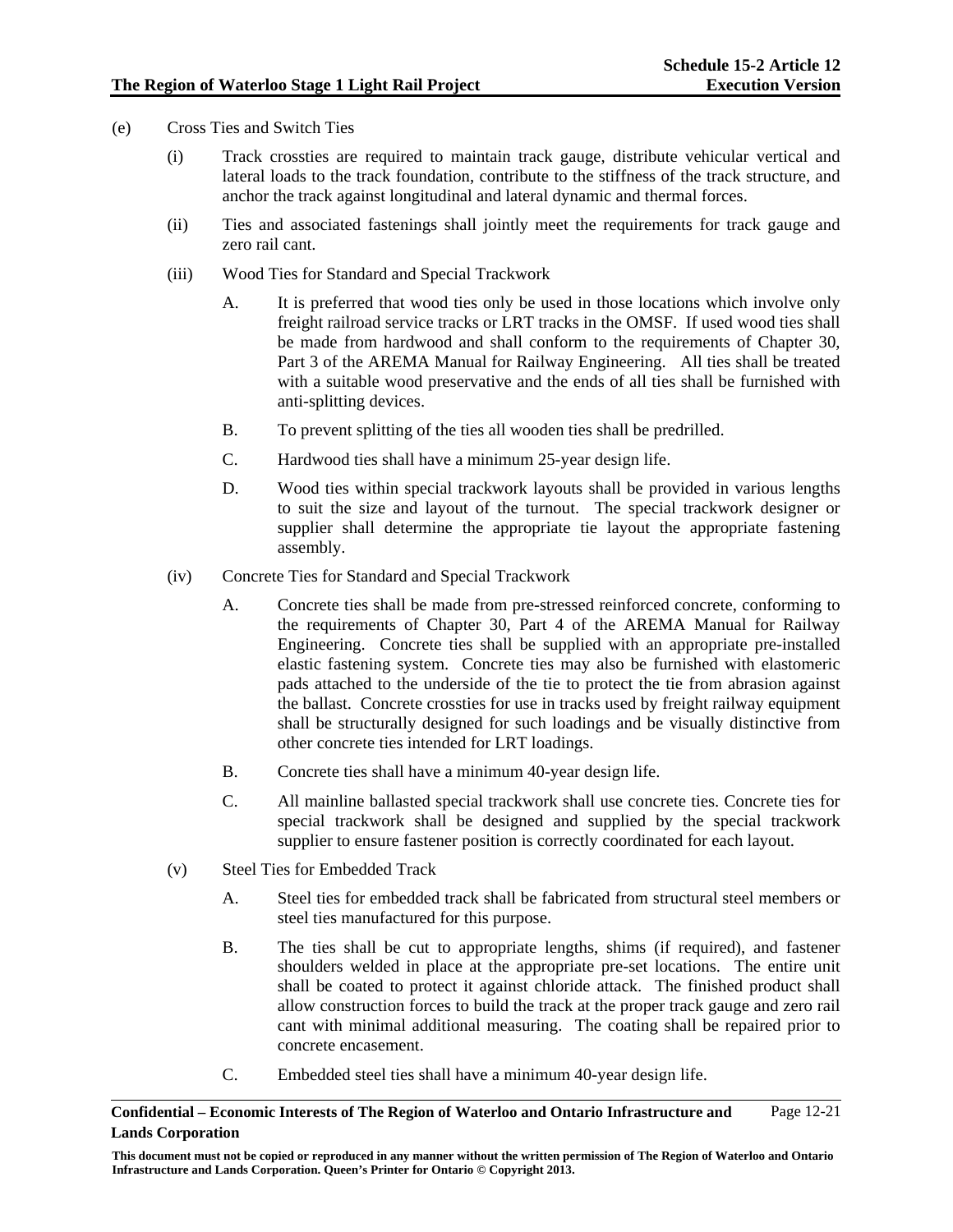- (vi) Steel Ties for Embedded Special Trackwork
	- A. Steel ties for embedded special trackwork will be similar to those for tangent and curved embedded track modified for length, spacing, and an adjustable positioning of the rail.
- (vii) Tie Spacing
	- A. Tie spacing shall be determined by Project Co on a system-wide basis, considering factors such as loading, allowable bearing pressure, vehicle speed, cost, allowable track deflection, lateral stability, ability to maintain gauge, etc. Tie spacing shall not result in over-stress on ballast, sub-ballast, and sub-grade. Centre-to-centre tie spacing shall never exceed 750 mm for concrete crossties in LRT-only track, 600 mm for concrete crossties in tracks used by freight equipment, 600 mm for timber crossties used in LRT only tracks and 500 mm for timber crossties in tracks used only by freight equipment or as approved by the freight railroad.
	- B. Tie spacing for special trackwork shall be in accordance with applicable plans for turnouts and crossovers.
	- C. On embedded track, infill concrete supports the rail throughout its entire length. As such, steel tie spacing may be wider than one would expect for ballasted or direct fixation track. Steel ties spacing shall be the least of the maximum spacing required to reliably maintain gauge in tangents and curves, or 3 metres.
- (f) Ballast
	- (i) Ballast shall be made from crushed granite or trap rock. Ballast gradation, depth, shoulder dimensions and side slope guidelines shall be provided by Project Co, and shall generally comply with Chapter 1, Part 2 of the AREMA Manual for Railway Engineering, requirements cited in this Article, or CN railroad standards whichever is more restrictive in the sole judgment of the Region. Project Co shall submit to the Region for approval the source(s) of ballast that will be used by Project Co and the test results demonstrating that the ballast meets all of the requirements in the Project Agreement.
- (g) Sub-Ballast
	- (i) Sub-ballast shall generally comply with Chapter 1, Part 2 of the AREMA Manual for Railway Engineering, requirements cited in this Article, or CN railroad standards whichever is more restrictive in the sole judgment of the Region. Project Co shall submit to the Region for approval the source(s) of subballast that will be used by Project Co and the test results demonstrating that the subballast meets all of the requirements in the Project Agreement.
	- (ii) Sub-ballast shall be placed on top of the contoured sub-grade.
	- (iii) All design details including gradation, depth, shoulder width, cross fall, side slope, geotextile requirements, etc. shall be determined by Project Co's geotechnical engineer on a system-wide basis. So as to provide a walkway for maintenance-of-way personnel, sub-ballast shall normally extend as a normally level surface for less than 600 mm beyond the toe of the ballast before sloping down to meet the sub-grade. Such walkways shall be provided on both sides of single tracks and on each side of a double track section.

**Confidential – Economic Interests of The Region of Waterloo and Ontario Infrastructure and Lands Corporation**  Page 12-22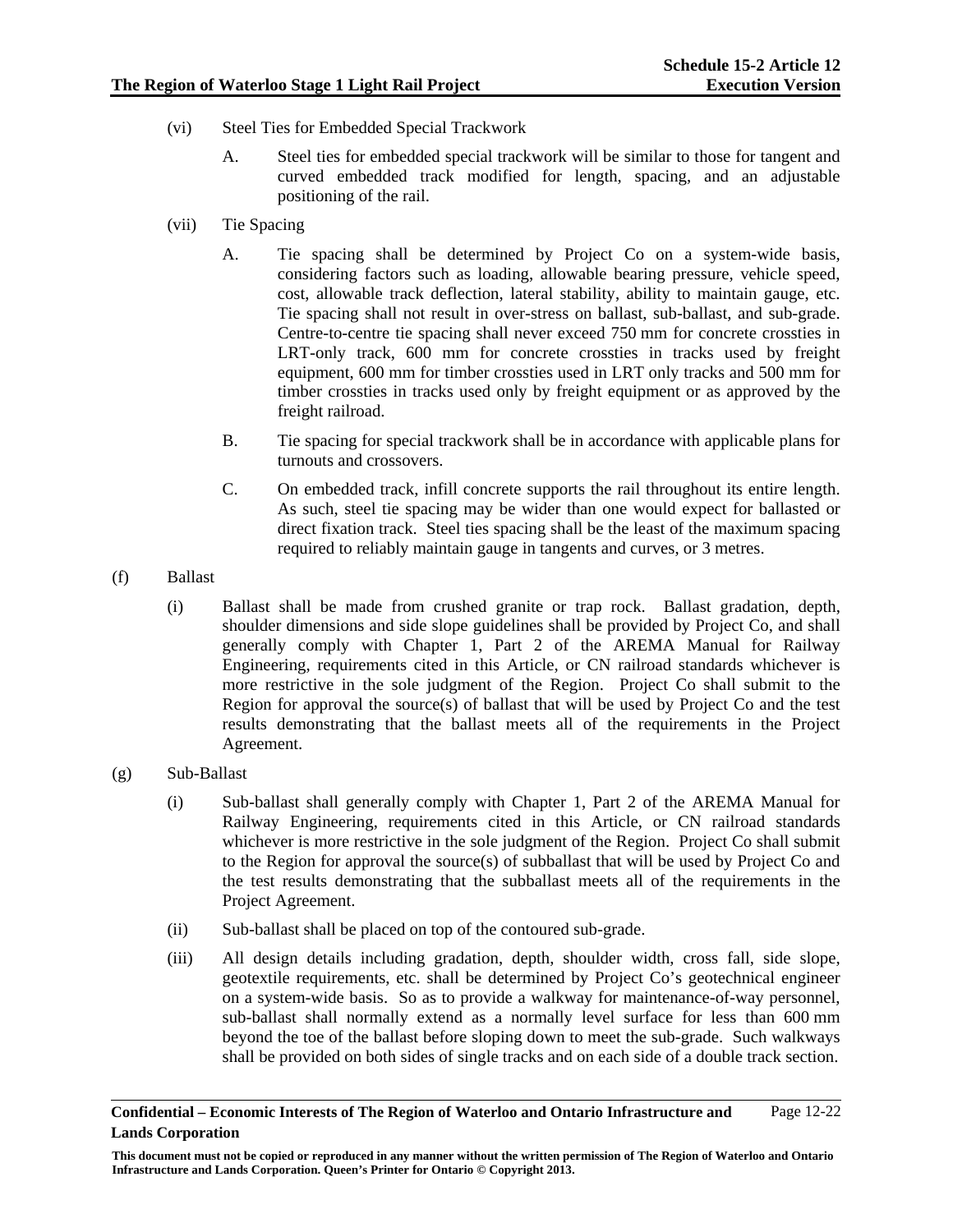- (h) Elastomers and Isolating Materials
	- (i) All LRT track construction types shall include materials and components that electrically insulate the rail from ground, absorb noise and vibration, and facilitate adjustment of track modulus.
	- (ii) Noise and vibration shall be attenuated in a manner that can be measured in accordance with ISO 3095:2005 – Railway Applications – Acoustics – Measurement of noise emitted by railbound vehicles.
	- (iii) Materials shall be selected that are appropriate to operate in the track environment for a design life of at least 30 years.
	- (iv) Extruded Rail Boot
		- A. On embedded track, the rail shall be physically isolated from the infill concrete through the use of an extruded elastomeric rail boot. This boot shall have a snug fit around the rail cross-section, and designed to remain firmly in position until infill concrete has been placed around it.
		- B. The boot absorbs impact loads from the vehicle and helps protect the concrete from cracking.
		- C. The material properties and cross section of the boot shall accommodate deflections suitable to achieve noise and vibration attenuation requirements as per the Rapid Transit Project Environmental Report. Deflections shall not exceed the working range of the elastomer.
		- D. The elastomer of the rail boot shall also provide electrical insulation from the concrete. The boot material and cross-section shall be selected to achieve resistance-to-earth values and be formulated for the environmental conditions that occur in the area of the Project.
	- (v) Rubber Pads
		- A. Electrical and vibration isolation on direct fixation track shall be achieved through the use of commercial direct fixation rail fasteners such as those manufactured by L. B. Foster Company, Pandrol, Ltd, or equivalent.
		- B. The shape factor of the rubber cross-section shall be designed to allow a controlled amount of deflection under dynamic vehicle loads without exceeding the working range of the elastomer, and to provide the prescribed vibration attenuation, and be formulated for the environmental conditions that occur in the area of the Project.
	- (vi) Encapsulation Material for Embedded Special Trackwork
		- A. Encapsulation material for embedded special trackwork shall be designed to achieve the same results as other embedded trackwork. However, because the special trackwork components are not of a consistent cross section, the insulating elastomer shall be attached to the outside of all components utilizing an appropriate approach.
		- B. Where standard joints are used in special trackwork layouts; the bars and bolts shall be fully isolated from the infill concrete.

**Confidential – Economic Interests of The Region of Waterloo and Ontario Infrastructure and Lands Corporation**  Page 12-23

**This document must not be copied or reproduced in any manner without the written permission of The Region of Waterloo and Ontario Infrastructure and Lands Corporation. Queen's Printer for Ontario © Copyright 2013.**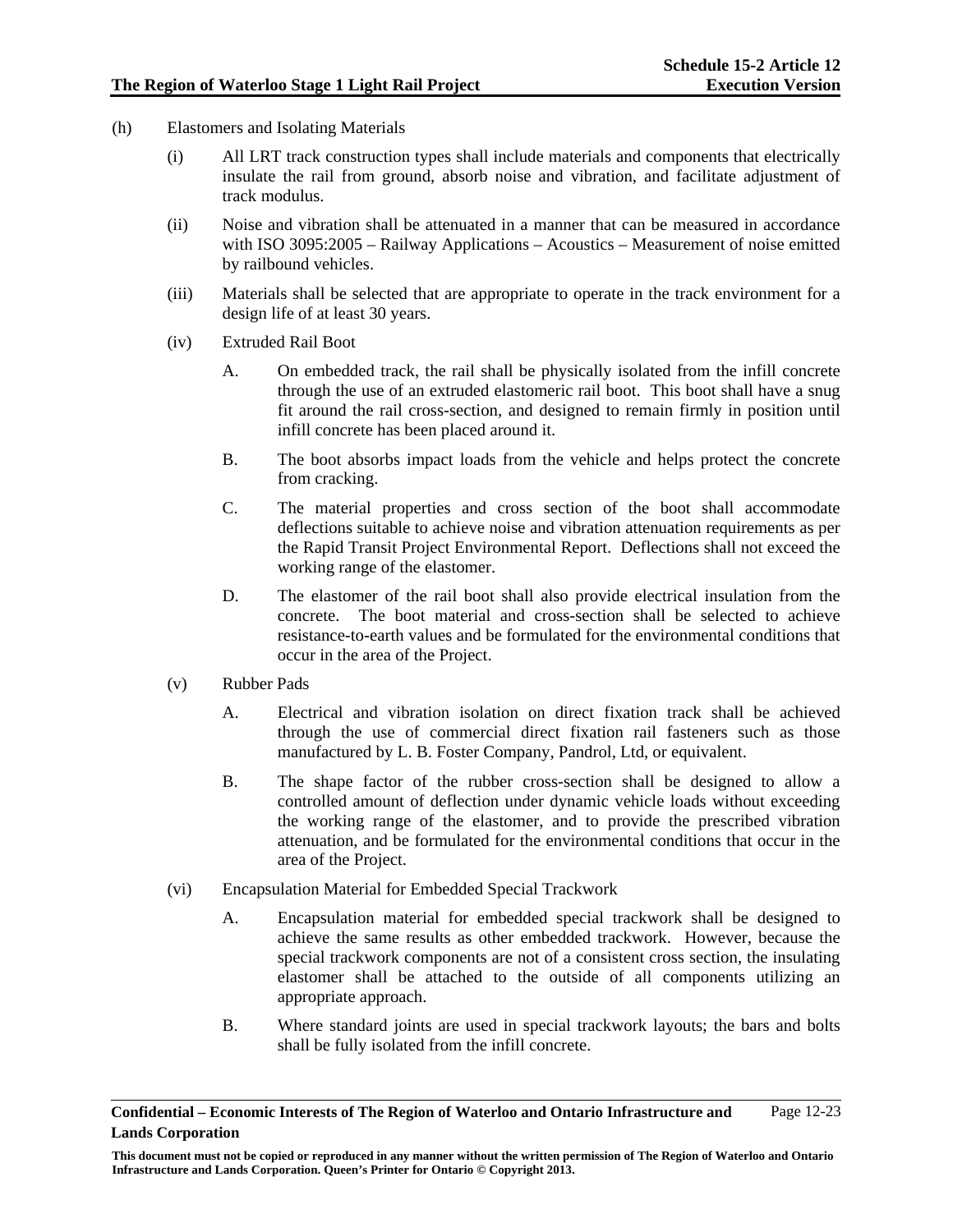C. The selected elastomer (and bonding material, if required) shall be sufficiently tough to withstand impacts normally expected on a track construction site. Because embedded track switches shall be designed with the capability to accept electric heating elements for de-icing, the selected materials shall withstand the associated high temperatures.

### **12.11 Special Trackwork**

- (a) Description of Special Trackwork
	- (i) Special Trackwork refers to all rail installations where tracks converge, diverge or cross. Standard trackwork is made simply from rolled rails of a constant cross-section, while rails in several special trackwork components are cast or machined and have crosssections that vary along their length. Some special trackwork components, like switches, also have moving parts and require special powering and signaling provisions.
- (b) Special Trackwork Configurations
	- (i) Several typical special trackwork configurations may be used on the LRT alignment. Each configuration serves a different purpose. Selection of the appropriate configuration shall be based on the service requirements for the location, available space, and maintainability.
	- (ii) Turnouts consist of a switch and a frog. This permits vehicles to diverge to, or merge with, another track. Where oncoming traffic is split from one to two tracks; the layout is called a facing-point turnout. Where oncoming traffic is merged from two tracks into one; the layout is called a trailing-point turnout. Mainline traffic typically traverses a tangent through the switch and diverging traffic travels off at an angle. When both tracks diverge at the same angles from the lead-in, the turnout is called an equilateral.
	- (iii) Single Crossovers consist of two turnouts in which the track between the frogs is arranged to form a continuous passage for vehicles. This permits vehicles to transfer between two parallel tracks. Single crossovers may be laid-out with either facing-point or trailing-point turnouts.
	- (iv) Double Crossovers consist of a facing-point crossover and a trailing-point crossover superimposed on one another in an X-shaped configuration. Where the two crossovers intersect a 'diamond' or 'crossing' is required. Double crossovers provided the maximum service flexibility and shortest travel time in the minimum distance, and shall be used at terminals and other designated locations. Track center distances at double crossovers shall be carefully considered so as to provide proper guarding at all frog points. Track centers smaller than 4.45 meters for number 8 double crossovers are not recommended. Double crossovers shallower than a No. 12 turnout angle are not recommended as they require moveable point frogs at the crossing diamond.
	- (v) Universal Crossovers are similar to double crossovers, except the facing-point and trailing-point turnouts are laid-out in sequence instead of being superimposed. This layout provides the same functionality as a double crossover, however, eliminates the diamond. However, these layouts require more space than a double crossover and may lengthen headways if used at terminals.
	- (vi) Paired-Single Crossovers are simply two identical single crossovers positioned close together. Paired-single crossovers can be used at emergency turnback locations on semiexclusive and non-exclusive ROWs.

**This document must not be copied or reproduced in any manner without the written permission of The Region of Waterloo and Ontario Infrastructure and Lands Corporation. Queen's Printer for Ontario © Copyright 2013.**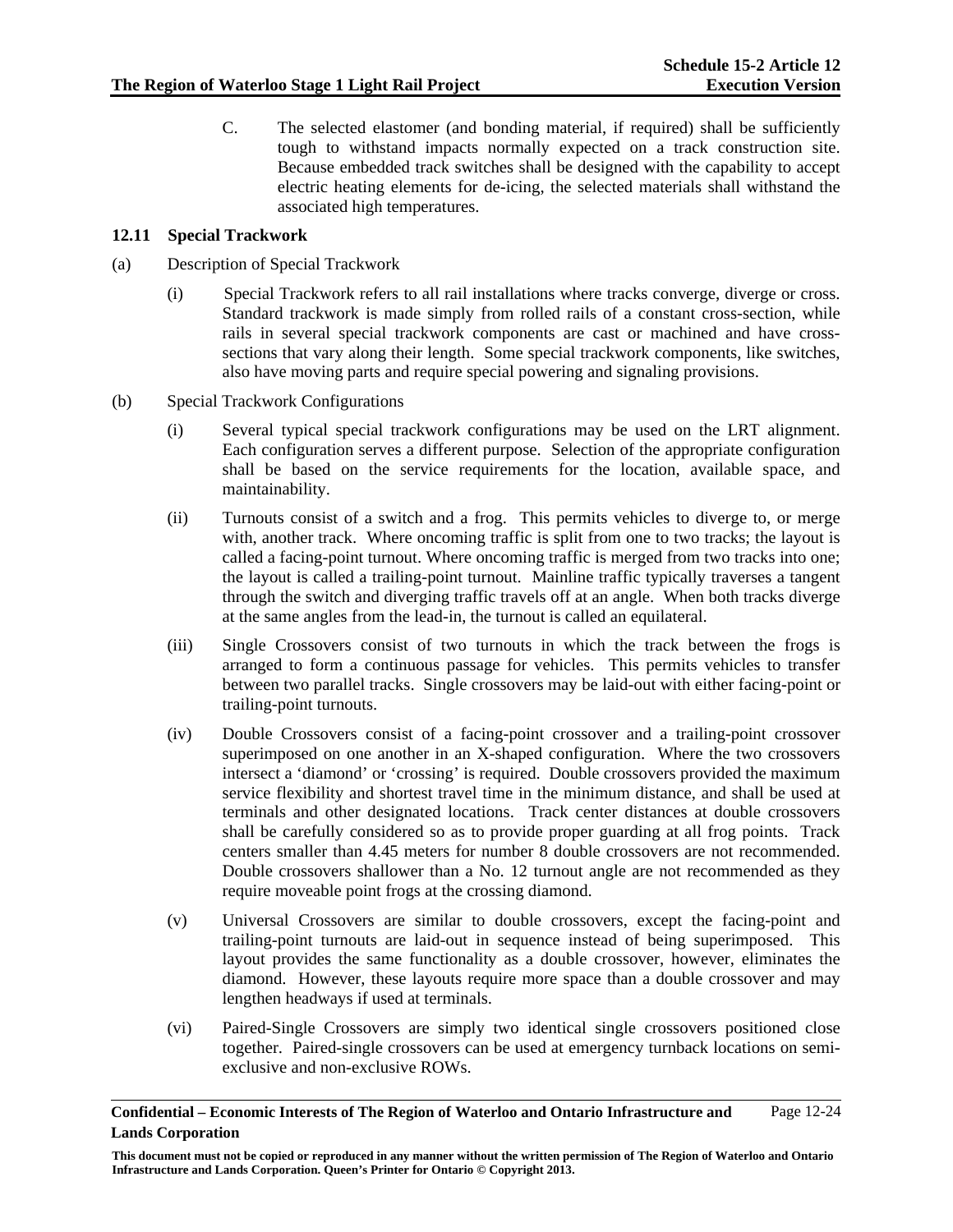- (vii) 3-Track Crossovers are arrangements that permit transfer between both mainline tracks and a third, parallel centre storage track or pocket track. Equilateral switches are usually employed for these layouts; however, standard lateral turnouts are preferred for the mainline ends if space permits.
- (viii) Ladder Tracks are a series of single turnouts in sequence that permit a vehicle travelling along a line to diverge to one of several branch tracks. This arrangement is usually found in yards at the entry to storage tracks.
- (ix) Gauntlet tracks are an arrangement of switch points and four running rails that shared the same ties or supporting track form. A gauntlet track is commonly used to provide an increased offset from the edge of the station platform to allow railroad freight cars to bypass a station platform without the need to building an entirely separate bypass track.
- (c) Special Trackwork Components
	- (i) General
		- A. Mainline and yard special trackwork shall be of tee rail design, generally based on AREMA design details and the 115RE rail section except as noted below.
		- B. All turnouts shall be located on planar, tangent track. Turnouts shall not be located on superelevated track. Rails in special trackwork shall not be canted.
		- C. Embedded and direct-fixation special trackwork shall incorporate elastomeric materials to dampen noise and vibration, and to accommodate deflection under dynamic load. The physical properties of the elastomers and the shape factor of the elastomer cross-section shall be chosen to ensure the material does not exceed its working range for the applicable design. Ballasted special trackwork shall generally not include elastomeric elements in the trackwork unit, however, may be underlain by a ballast mat to meet noise and vibration requirements.
		- D. Turnouts and crossovers shall be located totally at grade or totally on a structure. No turnout or crossover shall straddle a structure expansion joint or a change in type of track construction (e.g. direct fixation to embedded, ballasted to direct fixation, etc.).
		- E. All turnouts with a radius 150 meters or less shall be designed with an inner restraining rail that creates a fully guarded condition throughout the turnout, and if applicable, throughout the crossover track between two turnouts.
		- F. It is preferred that special trackwork in ballasted, embedded, and direct fixation track areas utilize AREMA style special trackwork modified, as needed, to achieve compatibility with the LRT wheel configuration which is substantially different than the wheel configuration used by freight railroads. Particular attention to the switch point interface and the frog and guard rail flangeway is required. Special trackwork design for exclusive freight railroad use shall conform to railroad requirements and shall be submitted by Project Co to the railroad for their acceptance.
	- (ii) Turnout Sizes
		- A. Mainline non-embedded special trackwork layouts shall employ standard, commonly-available lateral turnout geometries in general accordance with the AREMA Portfolio of Track Work Plans, latest edition. Turnout sizes shall

**Confidential – Economic Interests of The Region of Waterloo and Ontario Infrastructure and Lands Corporation**  Page 12-25

**This document must not be copied or reproduced in any manner without the written permission of The Region of Waterloo and Ontario Infrastructure and Lands Corporation. Queen's Printer for Ontario © Copyright 2013.**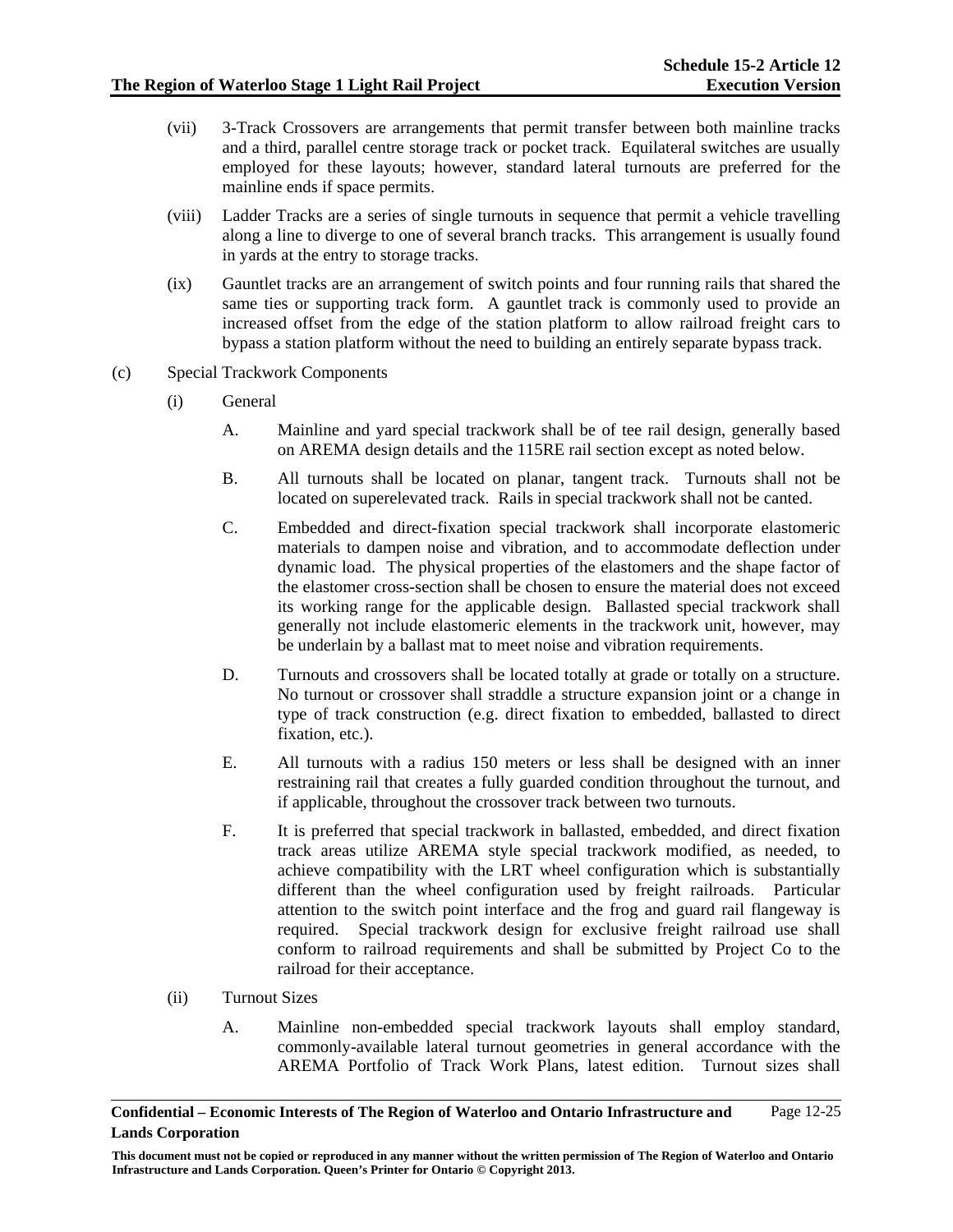support minimum design headways. It is preferred that Project Co use consistent turnout sizes at all mainline double crossovers, and use straight frogs on mainline track. If proposed and accepted by the Region, custom, but non-proprietary designs for turnout geometry can be used if the design achieves all operational requirements and reduces crossover length.

- B. The smallest number straight frog turnout that may be used anywhere is a No. 4 turnout with an AREMA 13-foot [3962 mm] curved split switch. Ballasted track turnouts in the yard may consider the use of a curved frog in conjunction with a standard AREMA switch point geometry.
- C. The preferred turnout size for LRT double crossovers at terminal stations is a No. 8 turnout. Conestoga mall represents a constrained condition which currently does not permit a No. 8 double crossover.
- D. The minimum turnout size for freight railroad service is a No. 10 turnout.
- (iii) Switch Points
	- A. Turnouts shall employ curved switch points and uniform risers. Switch point lengths shall be determined by Project Co and shall generally conform to AREMA standards. Adjustments in the AREMA switch point details and entry angle are permit and Project Co is responsible for providing a switch point detail which is fully compatible with the LRT wheel configuration and railroad wheel configuration where applicable.
	- B. All embedded switches shall be enclosed within a robust track box capable of handling heavy rubber tired maintenance trucks, fire trucks, buses, or garbage trucks. Project Co shall assess the applicable load cases for the design of the enclosure.
- (iv) Frogs
	- A. Frogs shall be of deep groove design and provide continuous tread support as the wheel transfers from the wing rail to the frog point. The contact areas shall meet the requirements of the rail car supplier but not less than 8 mm in width throughout the full length of the frog, including through the transition area.
	- B. Except where conditions may dictate another approach, mainline frogs, and yard frogs on direct fixation or ballasted track, shall be railbound manganese steel construction with the running surfaces of castings machined to conform to the cross-section of 115RE rail.
	- C. Frogs for embedded turnouts shall be all-welded monoblock construction designed be welded to abutting 115RE rail.
	- D. Movable point frogs and spring frogs are needed to achieve a proper wheel transfer and to achieve compatibility between LRT rail cars and freight rail cars using the same route through a turnout. Project Co may propose alternatives to the use of movable point frogs and spring frogs if those alternatives achieve compatibility between LRT rail cars and freight rail cars. Project Co should investigate all approaches in collaboration with the rail car supplier. Failure to clearly define the special trackwork solution that achieves compatibility between freight railroad and LRT trains may result in a major contract compliance issue.

**Confidential – Economic Interests of The Region of Waterloo and Ontario Infrastructure and Lands Corporation**  Page 12-26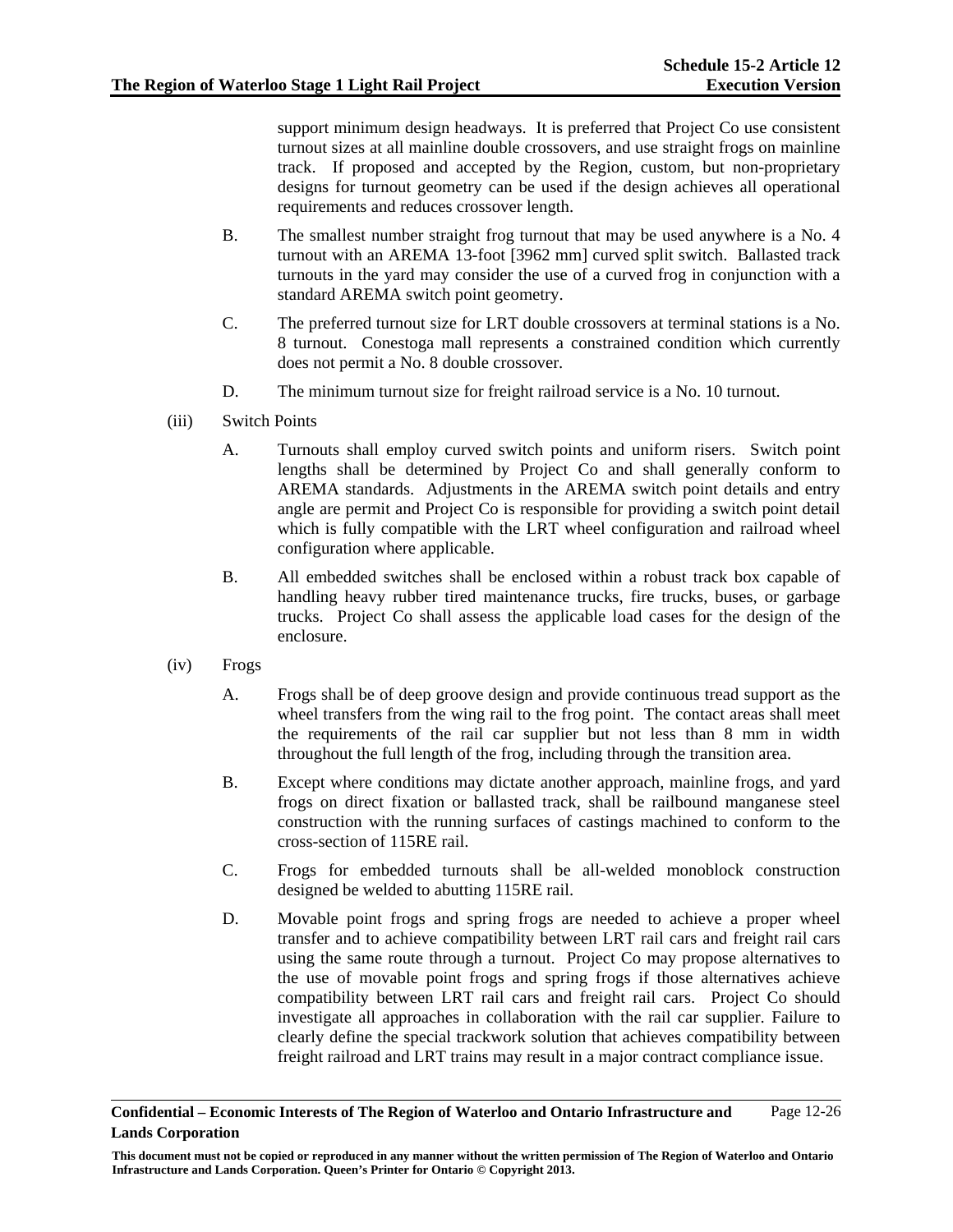- E. The location of the heel of frog of a turnout frequently governs the closest location of other trackwork features such as other turnouts, and horizontal and vertical curves.
- (v) Switch Machines
	- A. An electrically-operated or electro-hydraulic switch machine is required to operate switch points and moveable point frogs on all mainline and most yard tracks. Selection of switch machines and the associated space requirements shall be coordinated with design of the train control system and other associated requirements. The train operator shall be able to operate all powered switch machines from the train operators console and the design of the trackwork shall include all wayside components for this function. In addition, it is preferred that all powered switches be capable of remote operation from the Central Control Facility and local operation from wayside houses or cases.
	- B. In all cases sufficient lateral space shall be provided to accommodate installation, inspection and maintenance of switch machines.
	- C. Manually operated switches are permitted in secondary tracks where low usage is anticipated.

### **12.12 Highway and Pedestrian Grade Crossing Materials**

- (i) Mainline grade crossings shall be prefabricated and made of durable, long lasting materials. Grade crossing panels shall be constructed with due regard to removability for track maintenance, electrical isolation, non-interference with electrical track circuits or rail fastenings, tire adhesion, and slip resistance for pedestrians. The flangeways at designated pedestrian and bicycle crossings shall be minimized to the extent possible and flangeway warning signs posted.
- (ii) Rail joints and thermite welds shall not be located in grade crossings.
- (iii) Geotextiles shall be used at grade crossings and around underdrains.
- (iv) Cross tie spacing at grade crossings shall be in accordance with the grade crossing manufacturer's recommendations.

### **12.13 Other Track Devices**

- (a) Lubricators
	- (i) On-board lubrication is not provided by the rail car supplier. Project Co shall make provisions for wayside track lubricators to be installed in all main line curved track which has restraining rail, i.e. track with a radius of 150 meters or less and in other locations of expected high rail wear. Lubricators, including top of rail lubricators, shall be installed at other locations where noise or rail wear is or is anticipated to be a problem.
	- (ii) Lubricators shall be located at the start of a horizontal curve at the point of first full wheel flange - rail contact. This contact location is site-specific, however, is generally within the entering track spiral, approximately one-third of the spiral length from the tangent to spiral point (TS). The optimum location is dependent on curve radius, superelevation unbalance, actual superelevation and train speed.

**This document must not be copied or reproduced in any manner without the written permission of The Region of Waterloo and Ontario Infrastructure and Lands Corporation. Queen's Printer for Ontario © Copyright 2013.**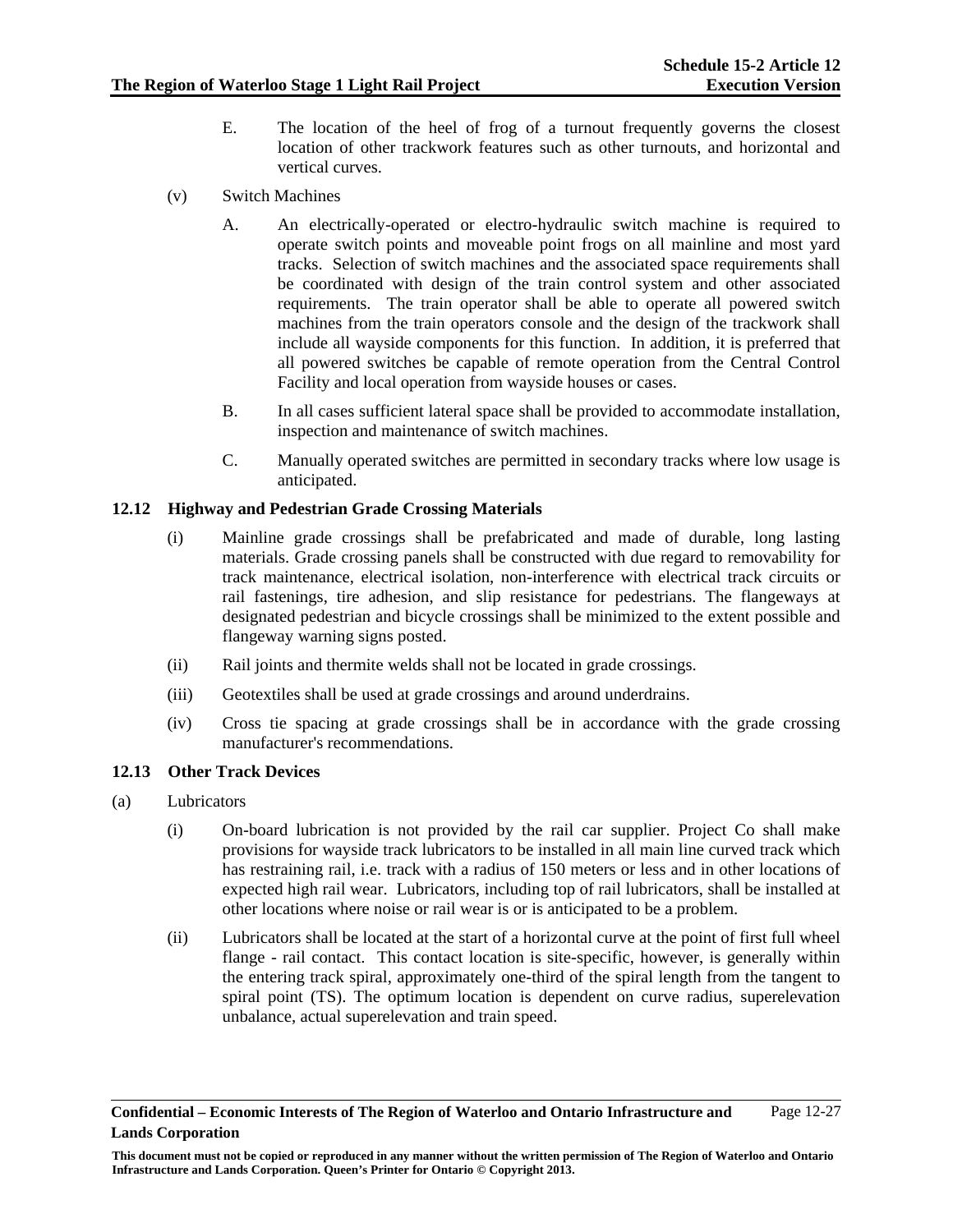- (iii) The gauge side of the high rail and the contact face of the restraining rail shall be lubricated. Under no circumstances shall the high rail be lubricated with the restraining rail dry.
- (iv) Space shall be provided in the trackway for the lubricator cabinet. The size of the apparatus varies with the supplier. A minimum 1.5 metres wide by 3.0 metres long space shall be provided to accommodate the lubricator compressor, pump, drums and ancillary apparatus. Where practical, it is common practice to locate this apparatus midway between two adjacent curves.
- (v) Efforts shall be made to keep the length of tubing between the pump and the applicator head to a minimum. The tubing shall be protected from impact damage. For embedded track, the tubing shall be embedded in the concrete. For direct fixation, track the tubing shall either be encased in a rigid conduit/sheath or made from a durable material.
- (b) Switch Heaters, Pan Heaters & Hot Air Blowers
	- (i) It is critical to prevent accumulation of snow and ice around the moving parts of switches exposed to winter weather. Failure to clear snow and ice from switches may cause the switch to fail, and in the worst case, could cause a derailment. It is preferred at a minimum that Central Control has the capability to remotely activate all mainline switch heaters, pan heaters and hot air blowers.
	- (ii) All embedded, ballasted, and direct fixation switches exposed to winter conditions shall be installed with a functioning electric heating system.
	- (iii) Electric element heaters and pan heaters shall produce sufficient heat to keep the switch free of ice in a 25 mm per hour snowfall at a temperature of minus 30°C.
	- (iv) Ballasted and direct fixation turnouts in exposed locations shall be equipped with both hot air blowers and electric element heaters for the following situations:
		- A. At terminals
		- B. At yard entry and exit turnouts connecting yard tracks to main lines
		- C. At critical turnouts in yard storage locations
	- (v) For all other exposed locations, electric element heaters and pan heaters only shall be used.
	- (vi) Spring frogs, gauntlet switches, and moveable point frogs in exposed locations shall also be equipped with electric element heaters, pan heaters and hot air blowers.
- (c) Rail Friction Buffers, Sliding Bumping Posts and Derails
	- (i) Stub-end storage/pocket/tail tracks used in main line operation shall be equipped with sliding friction buffers capable of absorbing the kinetic energy of a train to bring it safely to a stop. The speed rating for each buffer shall be optimized by Project Co based on site specific conditions and the level of train protection in place. The friction buffers shall be capable of safely stopping a 2-car train at W1 (tare) weight without damage to any of the cars at a speed of 10 km/h. It is preferred that the friction buffers have a hydraulic ram to absorb slow speed impacts of 5 km/h or less. Only the friction buffer head shall contact the passenger car or locomotive. Contact between the passenger car and the buffer head shall not cause lifting or derailment of the car. Friction buffer shoes shall not extend past

**Confidential – Economic Interests of The Region of Waterloo and Ontario Infrastructure and Lands Corporation**  Page 12-28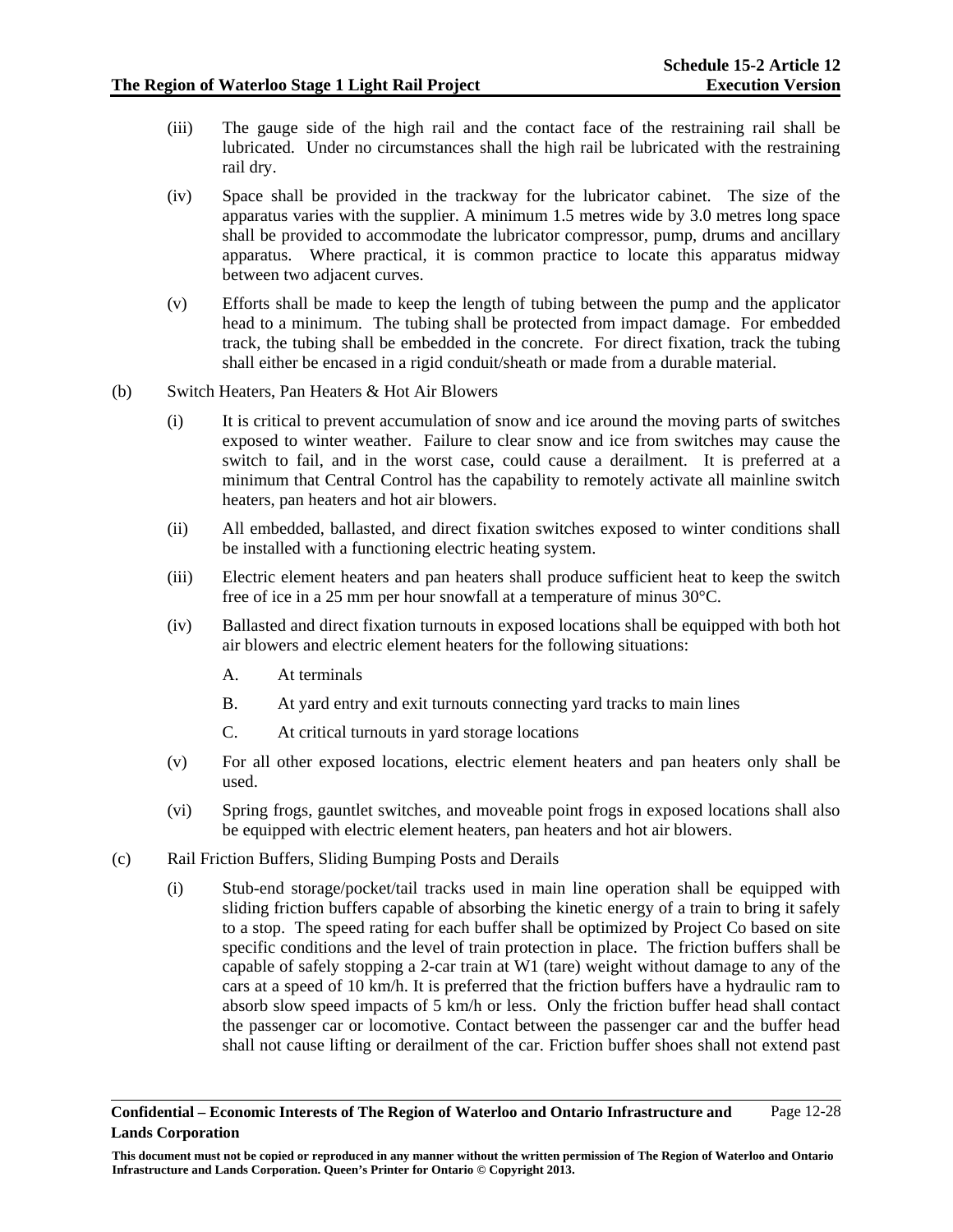the buffer housing. Additional rails between the running rails may be used for additional storage of buffer shoes.

- (ii) Stub end yard tracks shall be equipped with sliding bumping posts. The bumping post shall be capable of stopping a 2-car train at a speed of 10 km/h.
- (iii) Project Co shall submit for review and approval the length of track required behind the friction buffers or bumping posts to achieve the above-noted design goals. The design shall be coordinated with the signal design, trackwork design, and civil requirements.
- (iv) Project Co shall provide derails in locations where collision mitigation from unplanned train or car movements is required. Derails are required to protect the LRT tracks from intrusion by freight railroad trains. These derails shall be powered, heated, indicated with wayside signals, and interlocked with the Train Control System being provided by Project Co for reserving routes exclusively for LRT and freight railroad movements.

### **12.14 System Interfaces Affecting Track Design**

(a) General Interface Requirements

Project Co shall consider the design interfaces between trackwork and other design disciplines and include these interfaces in the Systems Integration and Interface Management Plan.

- (b) Traction Power
	- (i) The design of the Overhead Catenary System (OCS) and traction power system shall be coordinated closely with trackwork and track alignment designs.
	- (ii) Final pole spacing and positioning for the OCS is dependent on track horizontal and vertical alignment, EMS access to side streets (for semi-exclusive Right-of-Way), and the placement of special trackwork layouts. The trackwork Project Co's shall work closely with the OCS designer to ensure the two designs are compatible.
	- (iii) With the possible exception at some special trackwork locations, both running rails shall be used for traction power negative return. All bolted rail joints shall be electrically bonded across the joint bars with high conductivity bonds.
	- (iv) Crossbonding spacing requirements shall be identified to Project Co's track designers by Project Co's traction power system designer, working in conjunction with Project Co's the signaling/train control system designer.
	- (v) Appropriate measures shall be taken during the design of all types of trackwork to minimize the leakage of stray current from the track structure to the ground.
- (c) Signals & Communications
	- (i) Depending on the type of signaling/train control system implemented installation of additional insulated joints, particularly at special trackwork, at ends of station or other critical areas, may be required. Placement of insulated joints shall be coordinated with Project Co's signal designer.
- (d) Electrical Power
	- (i) Project Co's trackwork designer shall coordinate the location of all powered wayside track systems equipment with Project Co's electrical designer. This equipment includes:
		- A. Powered switches

**This document must not be copied or reproduced in any manner without the written permission of The Region of Waterloo and Ontario Infrastructure and Lands Corporation. Queen's Printer for Ontario © Copyright 2013.**